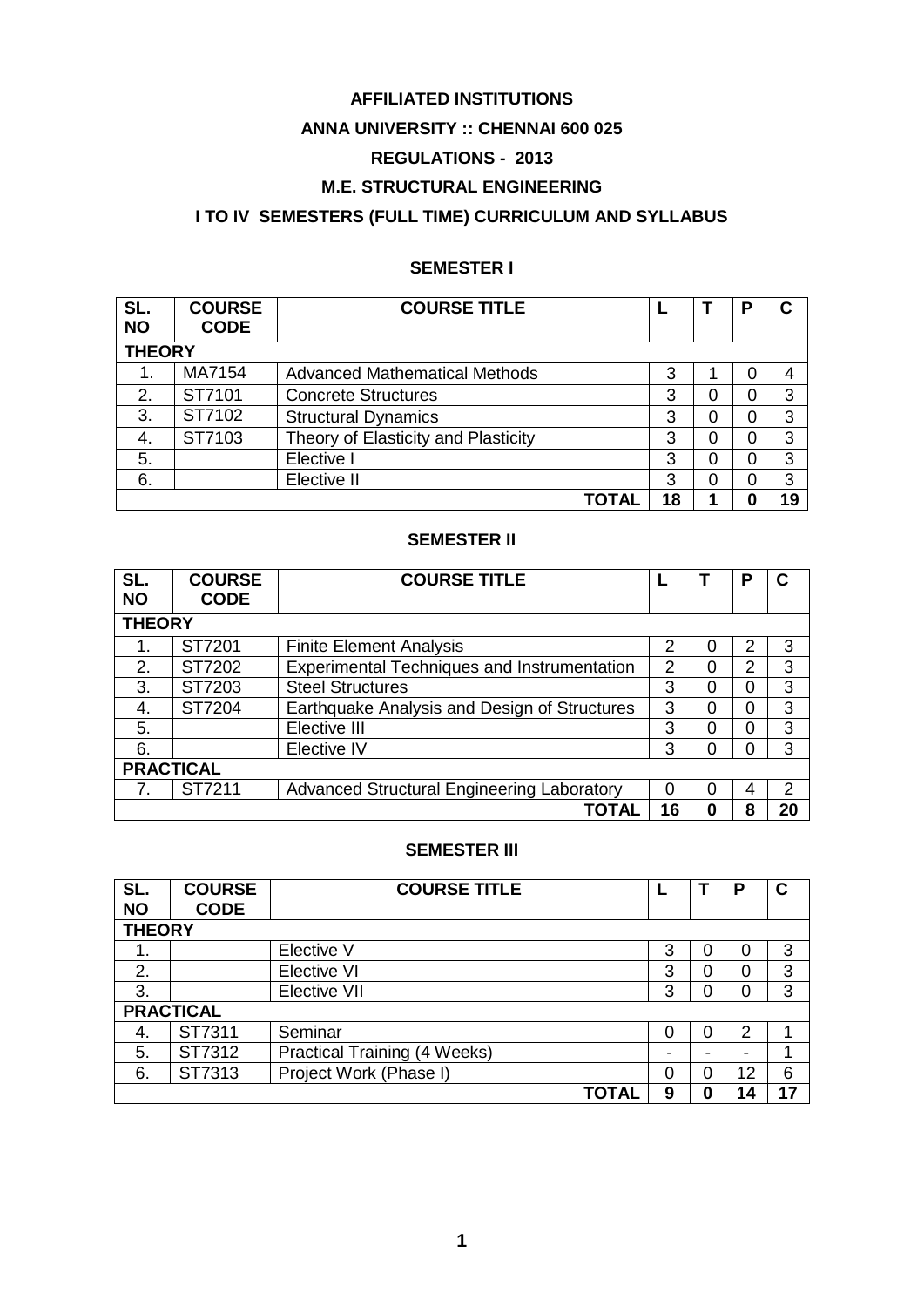# **SEMESTER IV**

| SL.<br><b>NO</b> | <b>COURSE</b><br><b>CODE</b> | <b>COURSE TITLE</b>       |  |   |    | ື  |  |  |
|------------------|------------------------------|---------------------------|--|---|----|----|--|--|
|                  | <b>PRACTICAL</b>             |                           |  |   |    |    |  |  |
|                  | ST7411                       | Project Work (Phase - II) |  |   | 24 | ィつ |  |  |
|                  |                              | <b>TOTAL</b>              |  | 0 | 24 | 12 |  |  |

# **TOTAL CREDITS TO BE EARNED FOR THE AWARD OF THE DEGREE: 68**

# **LIST OF ELECTIVES**

# **SEMESTER – I (Elective – I & II)**

| SL.<br><b>NO</b> | <b>COURSE</b><br><b>CODE</b> | <b>COURSE TITLE</b>                          |   |   |   |  |
|------------------|------------------------------|----------------------------------------------|---|---|---|--|
| 1.               | ST7001                       | Analysis and Design of Tall Buildings        | 3 | 0 | 0 |  |
| 2.               | ST7002                       | Maintenance and Rehabilitation of Structures | 3 | 0 | O |  |
| 3.               | ST7003                       | <b>Offshore Structures</b>                   | 3 | 0 | 0 |  |
| 4.               | ST7004                       | <b>Optimization of Structures</b>            | 3 | 0 |   |  |
| 5.               | ST7005                       | Matrix Methods for Structural Analysis       | 3 | 0 | 0 |  |
| 6.               | <b>CN7001</b>                | <b>Advanced Concrete Technology</b>          | 3 | 0 |   |  |

# **SEMESTER – II (Elective – III & IV)**

| SL.<br><b>NO</b> | <b>COURSE</b><br><b>CODE</b> | <b>COURSE TITLE</b>                       |   |   | o |  |
|------------------|------------------------------|-------------------------------------------|---|---|---|--|
| 7.               | ST7006                       | Design of Bridges                         | 3 | 0 | 0 |  |
| 8.               | ST7007                       | <b>Mechanics of Composite Materials</b>   | 3 | 0 | 0 |  |
| 9.               | ST7008                       | <b>Pre-stressed Concrete</b>              | 3 | 0 | 0 |  |
| 10.              | ST7009                       | Wind and Cyclone Effects on Structures    | 3 | 0 | 0 |  |
| 11.              | ST7010                       | Design of Sub Structures                  | 3 | 0 | 0 |  |
| 12.              | ST7011                       | <b>Computer Aided Analysis and Design</b> | 3 | 0 | າ |  |

# **SEMESTER –III (Elective – V, VI & VII)**

| SL.<br>NO. | <b>COURSE</b><br><b>CODE</b> | <b>COURSE TITLE</b>                           |   |   | p |   |
|------------|------------------------------|-----------------------------------------------|---|---|---|---|
| 13.        | ST7012                       | Design of Shell and Spatial Structures        | 2 | 0 | 2 | 3 |
| 14.        | ST7013                       | Design of Steel Concrete Composite Structures | 3 | 0 | 0 | 3 |
| 15.        | ST7014                       | <b>Industrial Structures</b>                  | 3 | 0 | 0 | 3 |
| 16.        | ST7015                       | <b>Nonlinear Analysis of Structures</b>       | 3 | 0 |   | 3 |
| 17.        | ST7016                       | <b>Prefabricated Structures</b>               | 3 | 0 | 0 | 3 |
| 18.        | ST7017                       | Theory of Plates                              | 3 | 0 |   | 3 |
| 19.        | ST7018                       | <b>Stability of Structures</b>                | 3 | 0 |   | 3 |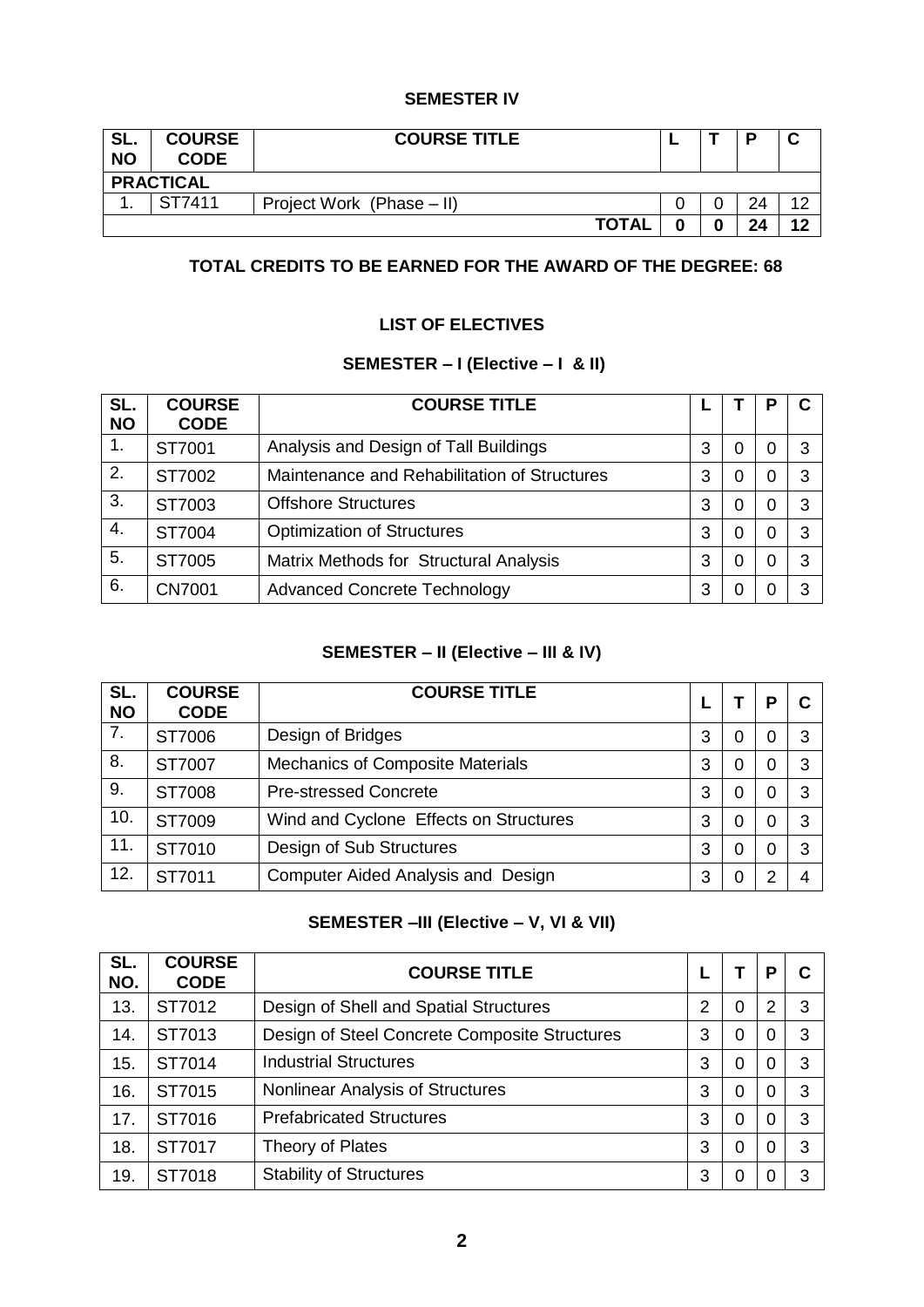# <span id="page-2-0"></span>**OBJECTIVES:**

- To familiarize the students in the field of differential equations to solve boundary value problems associated with engineering applications.
- To expose the students to variational formulation and conformal mapping and their applications to obtain solutions for buckling, dynamic response, heat and flow problems of one and two dimensional conditions.

### **UNIT I LAPLACE TRANSFORM TECHNIQUES FOR PARTIAL DIFFERENTIAL EQUATIONS 9+3**

Laplace transform, Definitions, properties – Transform error function, Bessel's function, Dirac Delta function, Unit Step functions – Convolution theorem – Inverse Laplace Transform: Complex inversion formula – Solutions to partial differential equations: Heat equation, Wave equation.

### **UNIT II FOURIER TRANSFORM TECHNIQUES FOR PARTIAL DIFFERENTIAL EQUATIONS 9+3**

Fourier transform: Definitions, properties – Transform of elementary functions, Dirac Delta function – Convolution theorem – Parseval's identity – Solutions to partial differential equations: Heat equation, Wave equation, Laplace and Poison's equations.

# **UNIT III CALCULUS OF VARIATIONS 9+3**

Concept of variation and its properties – Euler's equation – Functional dependant on first and higher order derivatives – Functionals dependant on functions of several independent variables – Variational problems with moving boundaries – Problems with constraints – Direct methods – Ritz and Kantorovich methods.

### **UNIT IV CONFORMAL MAPPING AND APPLICATIONS 9+3**

Introduction to conformal mappings and bilinear transformations – Schwarz Christoffel transformation – Transformation of boundaries in parametric form – Physical applications : Fluid flow and heat flow problems.

### **UNIT V TENSOR ANALYSIS** 9+3

Summation convention – Contravariant and covaraiant vectors – Contraction of tensors – Innerproduct – Quotient law – Metric tensor – Chrirstoffel symbols – Covariant differentiation – Gradient, divergence and curl.

### **TOTAL (L: 45 +T: 15): 60 PERIODS**

### **OUTCOME:**

 On completion of the course the students will enable to solve boundary value problems using Laplace and Fourier transform techniques. They will also solve Fluid flow and heat flow problems using conformal mapping.

### **REFERENCES:**

- 1. Gupta, A.S., "Calculus of Variations with Applications", Prentice Hall of India Pvt. Ltd., New Delhi, 1997.
- 2. James, G., "Advanced Modern Engineering Mathematics, 3<sup>rd</sup> Edition, Pearson Education, 2004.
- 3. Ramaniah.G. "Tensor Analysis", S.Viswanathan Pvt. Ltd., 1990.
- 4. Sankara Rao, K., "Introduction to Partial Differential Equations", Prentice Hall of India Pvt. Ltd., New Delhi, 1997.
- 5. Spiegel, M.R., "Theory and Problems of Complex Variables and its Application (Schaum's Outline Series)", McGraw Hill Book Co., 1981.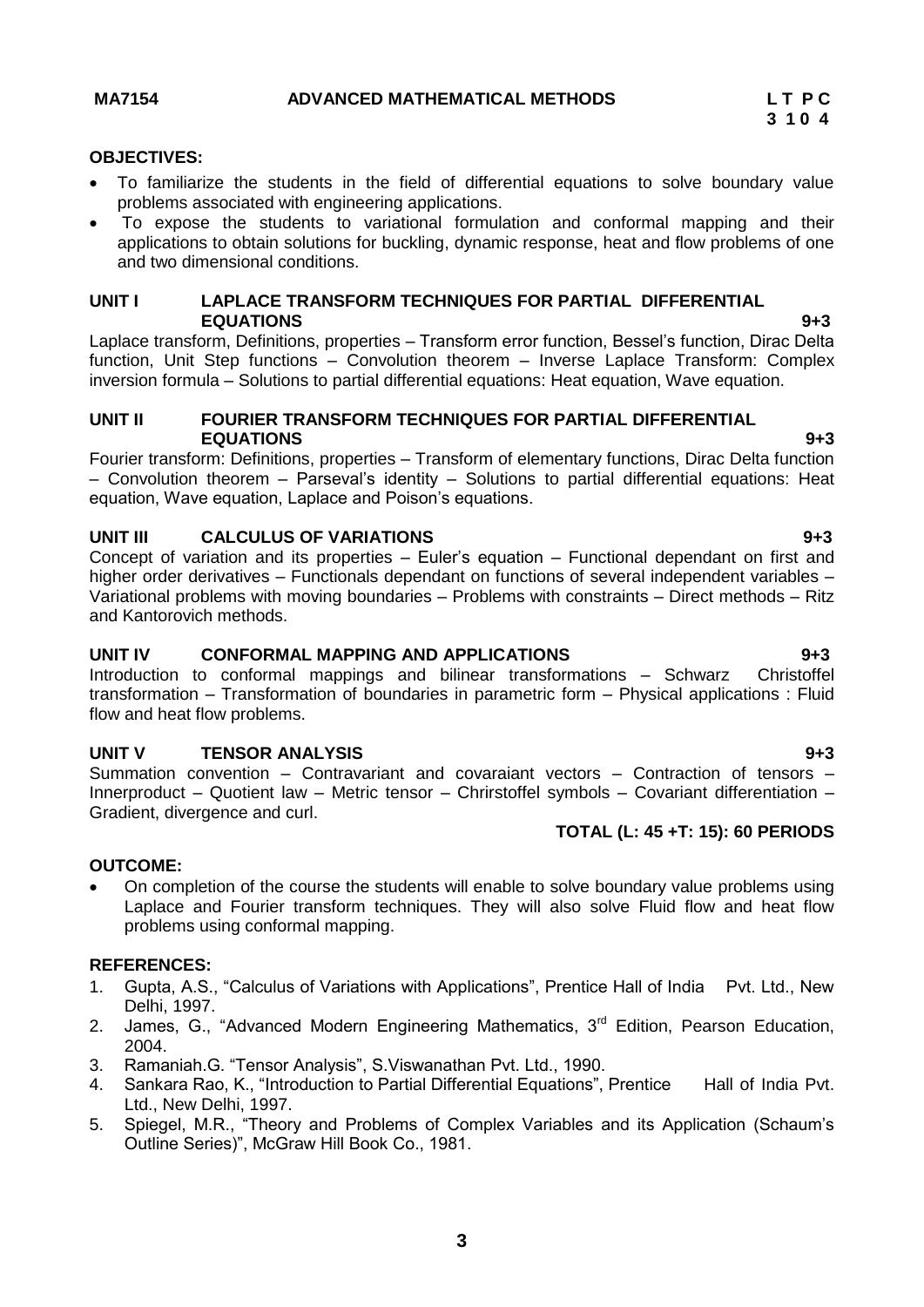<span id="page-3-0"></span>

**ST7101 CONCRETE STRUCTURES L T P C**

# **OBJECTIVES:**

- To make the students be familiar with the limit state design of RCC beams and columns
- To design special structures such as Deep beams, Corbels, Deep beams, and Grid floors
- The students will have confident to design the flat slab as per Indian standard, yield line theory and strip method.
- To design the beams based on limit analysis and detail the beams, columns and joints for ductility

## **UNIT I DESIGN PHILOSOPHY 9**

Limit state design - beams, slabs and columns according to IS Codes. Calculation of deflection and crack width according to IS Code - Design of slender columns

# **UNIT II DESIGN OF SPECIAL RC ELEMENTS 9**

Design of RC walls - ordinary and shear walls. Strut and tie method of analysis for corbels and deep beams, Design of corbels, Deep-beams and grid floors.

# **UNIT III FLAT SLABS AND YIELD LINE BASED DESIGN 9**

Design of flat slabs and flat plates according to IS method – Check for shear - Design of spandrel beams - Yield line theory and Hillerborg's strip method of design of slabs.

# **UNIT IV INELASTIC BEHAVIOUR OF CONCRETE STRUCTURES 9**

Inelastic behaviour of concrete beams and frames, moment - rotation curves, moment redistribution.

# **UNIT V DUCTILE DETAILING 9**

Concept of Ductility – Detailing for ductility – Design of beams, columns for ductility - Design of cast-in-situ joints in frames – Fire resistance of Reinforced concrete members.

### **TOTAL: 45 PERIODS**

### **OUTCOME:**

 On completion of this course the students will have the confidence to design various concrete structures and structural elements by limit state design and detail the same for ductility as per codal requirements.

### **REFERENCES:**

- 1. Gambhir.M.L., "Design of Reinforced Concrete Structures", Prentice Hall of India, 2012.
- 2. Purushothaman, P, "Reinforced Concrete Structural Elements: Behaviour Analysis and Design", Tata McGraw Hill, 1986
- 3. Unnikrishna Pillai and Devdas Menon "Reinforced Concrete Design', Third Edition, Tata McGraw Hill Publishers Company Ltd., New Delhi, 2007.
- 4. Varghese, P.C, "Advanced Reinforced Concrete Design", Prentice Hall of India, 2005.
- 5. Varghese, P.C., "Limit State Design of Reinforced Concrete", Prentice Hall of India, 2007.

# <span id="page-3-1"></span>ST7102 STRUCTURAL DYNAMICS LTPC

 **3 0 0 3**

# **OBJECTIVES:**

 To expose the students the principles and methods of dynamic analysis of structures and to prepare them for designing the structures for wind, earthquake and other dynamic loads.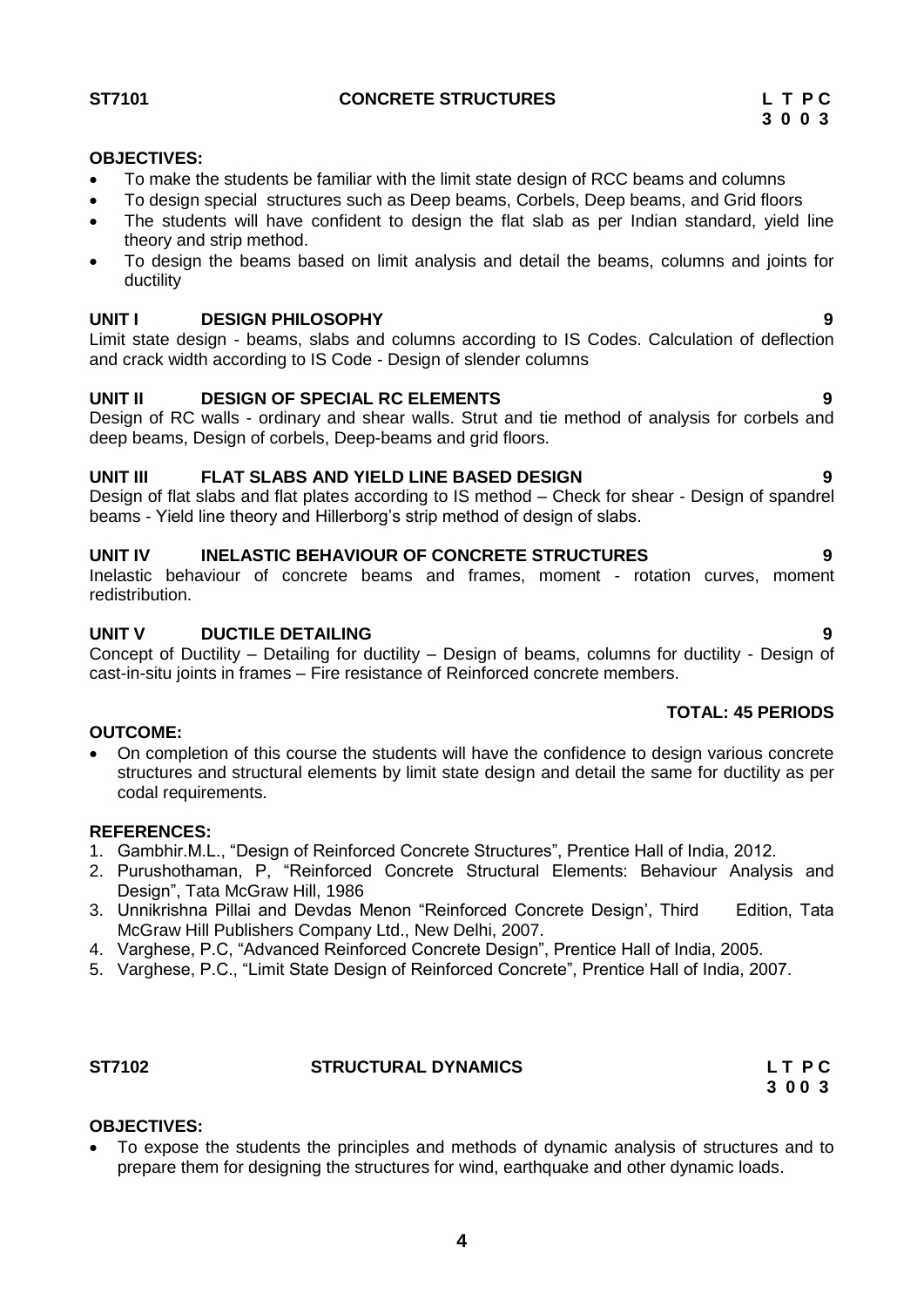# **UNIT I PRINCIPLES OF VIBRATION ANALYSIS 9**

Mathematical models of single degree of freedom systems - Free and forced vibration of SDOF systems, Response of SDOF to special forms of excitation, Effect of damping, Transmissibility.

# **UNIT II DYNAMIC RESPONSE OF TWO DEGREE OF FREEDOM SYSTEMS 9**

Mathematical models of two degree of freedom systems, free and forced vibrations of two degree of freedom systems, normal modes of vibration, applications.

# **UNIT III DYNAMIC RESPONSE OF MULTI-DEGREE OF FREEDOM SYSTEMS 9**

Mathematical models of Multi-degree of freedom systems, orthogonality of normal modes, free and forced vibrations of multi degree of freedom systems Mode superposition technique, Applications.

# **UNIT IV DYNAMIC RESPONSE OF CONTINUOUS SYSTEMS 9**

Mathematical models of continuous systems, Free and forced vibration of continuous systems, Rayleigh – Ritz method – Formulation using Conservation of Energy – Formulation using Virtual Work, Applications.

# **UNIT V DIRECT INTEGRATION METHODS FOR DYNAMIC RESPONSE 9**

Damping in MDOF systems, Nonlinear MDOF systems, Wilson Theta method, Newmark beta method, step-by-step numerical integration techniques.

# **TOTAL : 45 PERIODS**

# **OUTCOME:**

 After completion of the course the students will have the knowledge of vibration analysis of systems/structures with different degrees of freedom and they know the method of damping the systems.

# **REFERENCES:**

- 1. Anil K.Chopra, Dynamics of Structures, Pearson Education, 2007.
- 2. Leonard Meirovitch, Elements of Vibration Analysis, McGraw Hill, 1986, IOS Press, 2006.
- 3. Mario Paz, Structural Dynamics -Theory and Computation, Kluwer Academic Publishers, 2004.
- 4. Roy R.Craig, Jr, [Andrew J. Kurdila,](http://www.google.co.in/search?hl=en&safe=active&tbm=bks&tbm=bks&q=inauthor:%22Andrew+J.+Kurdila%22&sa=X&ei=HDN5UNrFII-3rAeQ4ICYDg&ved=0CD0Q9AgwAQ&biw=1016&bih=539) Fundamentals of Structural Dynamics, John Wiley & Sons, 2011.

#### <span id="page-4-0"></span>**ST7103 THEORY OF ELASTICITY AND PLASTICITY L T P C 3 0 0 3**

# **OBJECTIVES:**

 To understand the concept of 3D stress, strain analysis and its applications to simple problems.

# **UNIT I ELASTICITY 9**

Analysis of stress and strain, Equilibrium equations - Compatibility equations - stress strain relationship. Generalized Hooke's law.

# **UNIT II ELASTICITY SOLUTION 9**

Plane stress and plane strain - Simple two dimensional problems in Cartesian and polar coordinates.

# **UNIT III TORSION OF NON-CIRCULAR SECTION 9**

St.venant's approach - Prandtl's approach – Membrane analogy - Torsion of thin walled open and closed sections.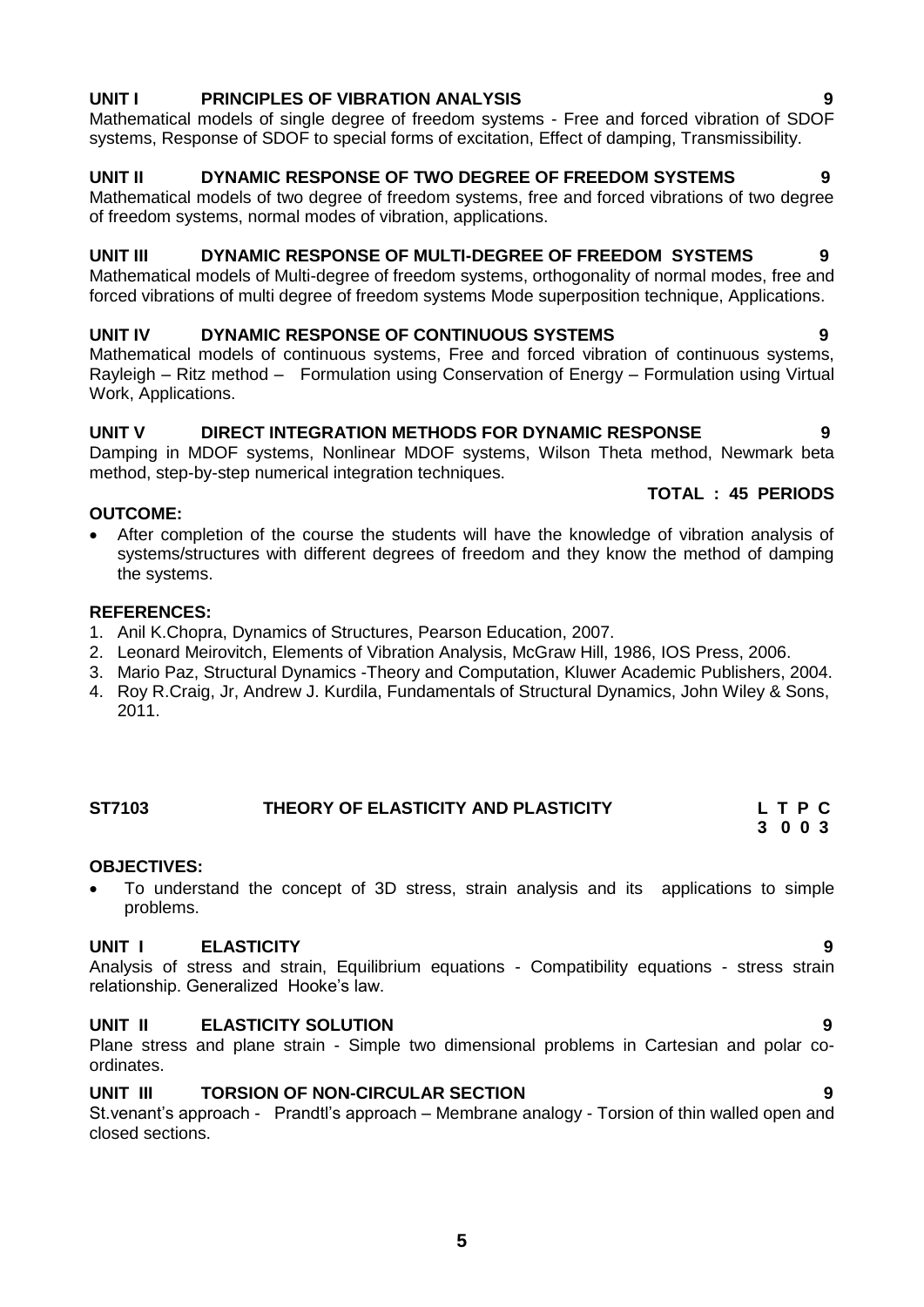# **UNIT IV BEAMS ON ELASTIC FOUNDATIONS 9**

Beams on Elastic foundation – Methods of analysis – Elastic line method – Idealization of soil medium – Winkler model – Infinite beams – Semi infinite and finite beams – Rigid and flexible – Uniform cross section – Point load and udl – Solution by finite differences.

# **UNIT V PLASTICITY 9**

Physical Assumptions – Yield criteria – Failure theories – Applications of thick cylinder – Plastic stress strain relationship. Elasto-plastic problems in bending and torsion.

# **OUTCOMES:**

- On completion of this course the students will be familiar to the concept of elastic analysis of plane stress and plane strain problems, beams on elastic foundation and torsion on noncircular section.
- They also have sufficient knowledge in various theories of failure and plasticity.

# **REFERENCES:**

- 1. Ansel.C.Ugural and Saul.K.Fenster, "Advanced Strength and Applied Elasticity," Fourth Edition, Prentice Hall Professional technical Reference, New Jersy, 2003.
- 2. Chakrabarty.J, "Theory of Plasticity", Third Edition, Elsevier Butterworth Heinmann – UK, 2006.
- 3. Sadhu Singh, "Theory of Elasticity", Khanna Publishers, New Delhi 1988.
- 4. Slater R.A.C, "Engineering Plasticity", John Wiley and Son, New York,1977.
- 5. Timoshenko, S. and Goodier J.N."Theory of Elasticity", McGraw Hill Book Co., New York, 1988.

# <span id="page-5-0"></span>**ST7201 FINITE ELEMENT ANALYSIS L T P C**

# **OBJECTIVES:**

 To study the energy principles, finite element concept, stress analysis, meshing, linear problems and applications.

# **UNIT I INTRODUCTION 9+3**

Historical Background - Basic Concept of FEM - Engineering problems and governing differential equations – Finite element modeling – Discretisation - Node, Element - different types of element – Approximate Solutions – Principal of minimum potential energy, Rayleigh-Ritz method and Galerkins methods.

### **UNIT II FINITE ELEMENT ANALYSIS OF ONE DIMENSIONAL PROBLEMS 9+3**

One dimensional problems - Coordinate systems – global, local and natural coordinate systems, shape functions – Bar, beam and truss element - Generation of Stiffness Matrix and Load Vector.

# **UNIT III FINITE ELEMENT ANALYSIS OF TWO DIMENSIONAL PROBLEMS 9+3**

Two Dimensional problems – Plane Stress, Plane Strain Problems – Triangular and Quadrilateral Elements – Isoparametric Formulation - Natural Coordinates, Shape function, stiffness matrix-Axisymmetric Problems - Higher Order Elements - Numerical Integration.

# **UNIT IV MESH GENERATION AND SOLUTION PROBLEMS 9+3**

Convergence: Requirements for convergence – p and h Methods of Mesh Refinement – ill conditioned Elements – Discretisation Errors – Auto and Adaptive Mesh Generation Techniques - Error Evaluation.

**TOTAL: 45 PERIODS**

 **2 0 2 3**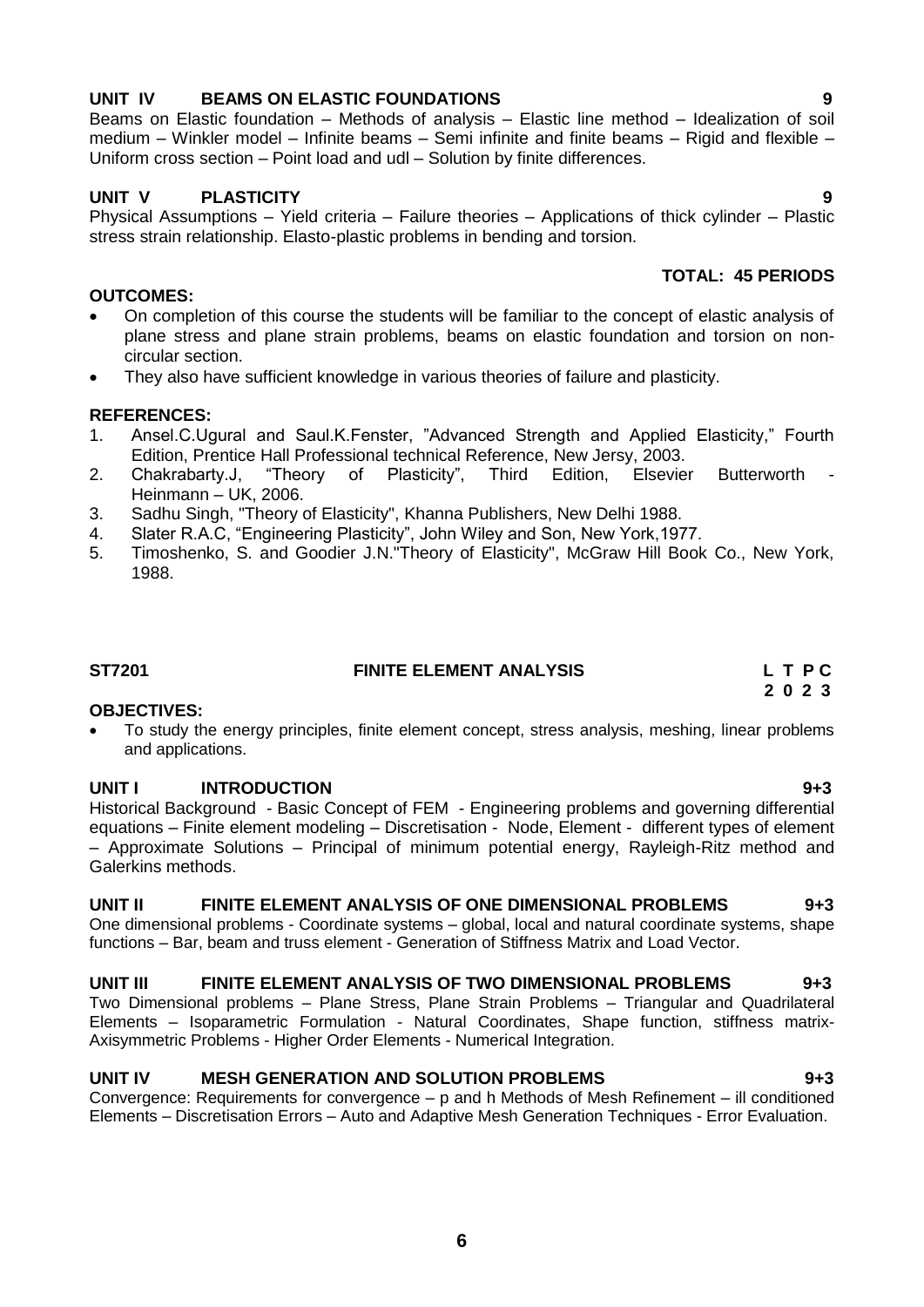# **UNIT V SOFTWARE APPLICATION 6**

Preprocessing - Mesh generation – region and block representation, generation of node numbers, mesh plotting- Post Processing – Types of data available – displaying results graphically – listing nodal and element solution data.

**Practical lab**: Generation of models & analysis of simple models using latest Finite Element software(Not for theory Exam) **6** 

# **TOTAL (L:45+T:15) : 60 PERIODS**

# **TEXT BOOK:**

# **REFERENCES:**

- 1. J.N.Reddy, An Introduction to the Finite Element Method, McGraw Hill, International Edition, 1993.
- 2. S.S.Rao, "Finite Element Method in Engineering", Pergamon Press, 1989.
- 3. Chandrupatla & Belagundu, "Finite Elements in Engineering", Prentice Hall of India Private Ltd.,1997.
- 4. Cook, Robert Davisetal, " Concepts and Applications of Finite Element Analysis ", Wiley, John & Sons, 1999
- 5. C.S.krishnamoorthy, "Finite Element Analysis","Theory and Programming:, Tata McGraw-Hill, 1995
- 6. David Hutton, " Fundamentals of Finite Element Analysis", Tata McGraw- Hill publishing Company limited, New Delhi, 2005
- 7. K.J.Bathe, Finite Elements Procedures in Engineering analysis, Prentice Hall Inc., 1995.
- 8. O.C.Zienkiewicz, and R.L.Taylor, The Finite Elements Methods , Mc Graw Hill , 1987.
- 9. S.Moaveni, Finite Element Analysis : Theory and Application with ANSYS, Prentice Hall Inc., 1999.
- 10. Chennakesava R. Alavala ["Finite Element Methods: Basic Concepts and Applications"](http://www.abebooks.com/servlet/BookDetailsPL?bi=4472319388&searchurl=an%3Dchennakesava%2Br%2Balavala%26bsi%3D0%26ds%3D30), Prentice Hall Inc., 2010.

# <span id="page-6-0"></span>**ST7202 EXPERIMENTAL TECHNIQUES AND INSTRUMENTATION L T P C**

# **OBJECTIVES:**

 To learn the principles of measurements of static and dynamic response of structures and carryout the analysis of results.

# **UNIT I FORCES AND STRAIN MEASUREMENT 6+6**

Choice of Experimental stress analysis methods, Errors in measurements - Strain gauge, principle, types, performance and uses. Photo elasticity - principle and applications - Hydraulic jacks and pressure gauges – Electronic load cells – Proving Rings – Calibration of Testing Machines – Longterm monitoring – vibrating wire sensors– Fibre optic sensors.

### **UNIT II MEASUREMENT OF VIBRATION AND WIND FLOW 6+6**

Characteristics of Structural Vibrations – Linear Variable Differential Transformer (LVDT) – Transducers for velocity and acceleration measurements. Vibration meter – Seismographs – Vibration Analyzer – Display and recording of signals – Cathode Ray Oscilloscope – XY Plotter – wind tunnels – Flow meters – Venturimeter – Digital data Acquisition systems.

# **UNIT III DISTRESS MEASUREMENTS AND CONTROL 6+6**

Diagnosis of distress in structures – Crack observation and measurements – corrosion of reinforcement in concrete – Half cell, construction and use – damage assessment – controlled blasting for demolition – Techniques for residual stress measurements – Structural Health Monitoring.

 **2 0 2 3**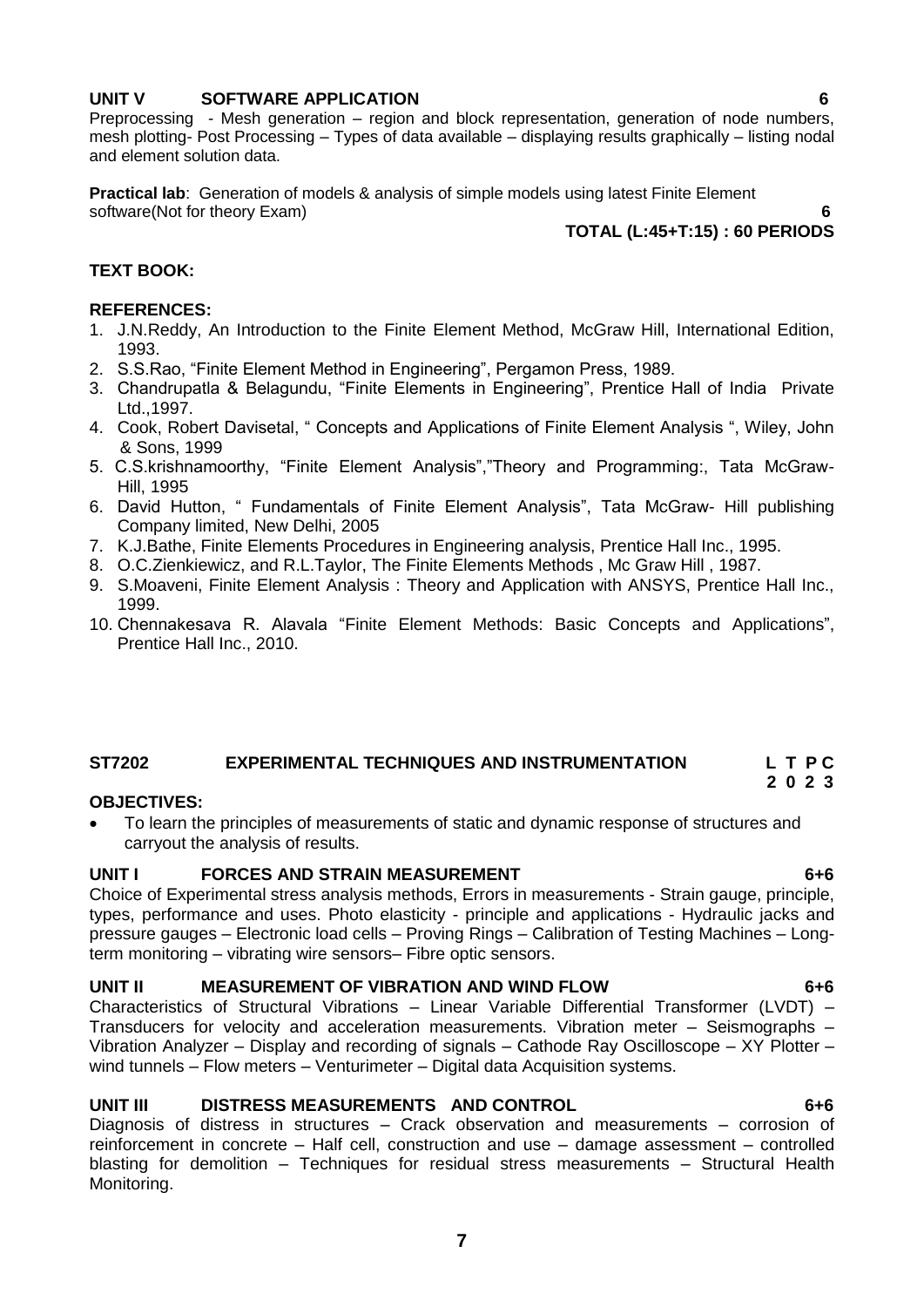# **UNIT IV NON DESTRUCTIVE TESTING METHODS 6+6**

Load testing on structures, buildings, bridges and towers – Rebound Hammer – acoustic emission – ultrasonic testing principles and application – Holography – use of laser for structural testing – Brittle coating, Advanced NDT methods – Ultrasonic pulse echo, Impact echo, impulse radar techniques, GECOR , Ground penetrating radar (GPR).

# **UNIT V MODEL ANALYSIS 6+6**

Model Laws – Laws of similitude – Model materials – Necessity for Model analysis – Advantages – Applications – Types of similitude – Scale effect in models – Indirect model study – Direct model study - Limitations of models – investigations – structural problems – Usage of influence lines in model studies. **TOTAL (L: 30 + P: 30): 60 PERIODS**

# **OUTCOMES:**

- At the end of this course students will know about measurement of strain, vibrations and wind blow.
- They will be able to analyze the structure by non-destructive testing methods and model analysis.

# **REFERENCES:**

- 1. Dalley .J.W and Riley.W.F, "Experimental Stress Analysis", McGraw Hill Book Company, N.Y. 1991
- 2. Ganesan.T.P, "Model Analysis of Structures", University Press, India, 2000.
- 3. Ravisankar.K.and Chellappan.A., "Advanced course on Non-Destructive Testing and Evaluation of Concrete Structures", SERC, Chennai, 2007.
- 4. Sadhu Singh, "Experimental Stress Analysis", Khanna Publishers, New Delhi, 2006.
- 5. Sirohi.R.S., Radhakrishna.H.C, "Mechanical Measurements", New Age International (P) Ltd. 1997.

# <span id="page-7-0"></span>**ST7203 STEEL STRUCTURES L T P C**

# **OBJECTIVES:**

 To study the behaviour of members and connections, analysis and design of Industrial buildings and roofs, chimneys. Study the design of with cold formed steel and plastic analysis of structures.

# **UNIT I GENERAL 9**

Design of members subjected to combined forces – Design of Purlins, Louver rails, Gable column and Gable wind girder – Design of simple bases, Gusseted bases and Moment Resisting Base Plates.

# **UNIT II DESIGN OF CONNECTIONS 9**

Types of connections – Welded and Bolted – Throat and Root Stresses in Fillet Welds – Seated Connections – Unstiffened and Stiffened seated Connections – Moment Resistant Connections – Clip angle Connections – Split beam Connections – Framed Connections.

# **UNIT III ANALYSIS AND DESIGN OF INDUSTRIAL BUILDINGS 9**

Analysis and design of different types of Live pan, Pratt and north light trusses roofs – Analysis and design of industrial buildings – Sway and non sway frames – Aseismic design of steel buildings.

 **3 0 0 3**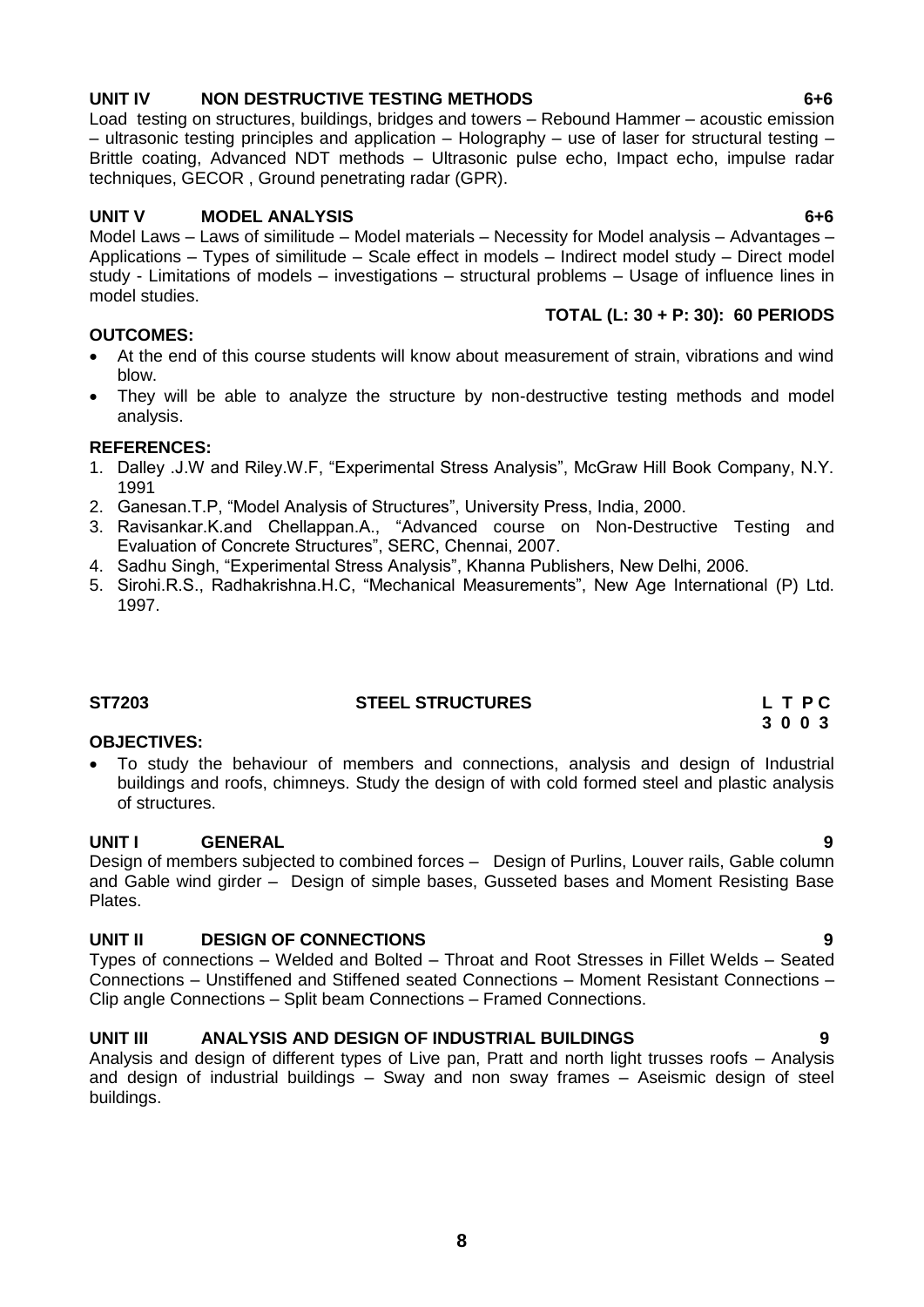# **UNIT IV PLASTIC ANALYSIS OF STRUCTURES 9**

Introduction, Shape factor, Moment redistribution, Combined mechanisms, Analysis of portal frames, Effect of axial force - Effect of shear force on plastic moment, Connections - Requirement – Moment resisting connections. Design of Straight Corner Connections – Haunched Connections – Design of continuous beams.

# **UNIT V DESIGN OF LIGHT GAUGE STEEL STRUCTURES 9**

Behaviour of Compression Elements - Effective width for load and deflection determination – Behaviour of Unstiffened and Stiffened Elements – Design of webs of beams – Flexural members – Lateral buckling of beams – Shear Lag – Flange Curling – Design of Compression Members – Wall Studs.

# **TOTAL: 45 PERIODS**

# **OUTCOMES:**

- At the end of this course students will be in a position to design bolted and welded connections in industrial structures.
- They also know the plastic analysis and design of light gauge steel structures.

# **REFERENCES:**

- 1. Lynn S. Beedle, Plastic Design of Steel Frames, John Wiley and Sons, 1990.
- 2. Narayanan.R.et.al., Teaching Resource on Structural steel Design, INSDAG, Ministry of Steel Publishing, 2000.
- 3. Subramanian.N, Design of Steel Structures, Oxford University Press, 2008.
- 4. Wie Wen Yu, Design of Cold Formed Steel Structures, Mc Graw Hill Book Company, 1996.

#### <span id="page-8-0"></span>**ST7204****EARTHQUAKE ANALYSIS AND DESIGN OF STRUCTURES L T P C 3 0 0 3**

### **OBJECTIVES:**

To study the effect of earthquakes, analysis and design of earthquake resistant Structures.

### **UNIT I EARTHQUAKES AND GROUND MOTION 9**

Engineering Seismology (Definitions, Introduction to Seismic hazard, Earthquake Phenomenon), Seismotectonics and Seismic Zoning of India, Earthquake Monitoring and Seismic Instrumentation, Characteristics of Strong Earthquake Motion, Estimation of Earthquake Parameters, Microzonation.

### **UNIT II EFFECTS OF EARTHQUAKE ON STRUCTURES 9**

Dynamics of Structures (SDOFS/ MDOFS), Response Spectra - Evaluation of Earthquake Forces as per codal provisions - Effect of Earthquake on Different Types of Structures - Lessons Learnt From Past Earthquakes

### **UNIT III EARTHQUAKE RESISTANT DESIGN OF MASONRY STRUCTURES 9**

Structural Systems - Types of Buildings - Causes of damage - Planning Considerations - Philosophy and Principle of Earthquake Resistant Design - Guidelines for Earthquake Resistant Design - Earthquake Resistant Masonry Buildings - Design consideration – Guidelines.

# **UNIT IV EARTHQUAKE RESISTANT DESIGN OF RC STRUCTURES 9**

Earthquake Resistant Design of R.C.C. Buildings - Material properties - Lateral load analysis – Capacity based Design and detailing – Rigid Frames – Shear walls.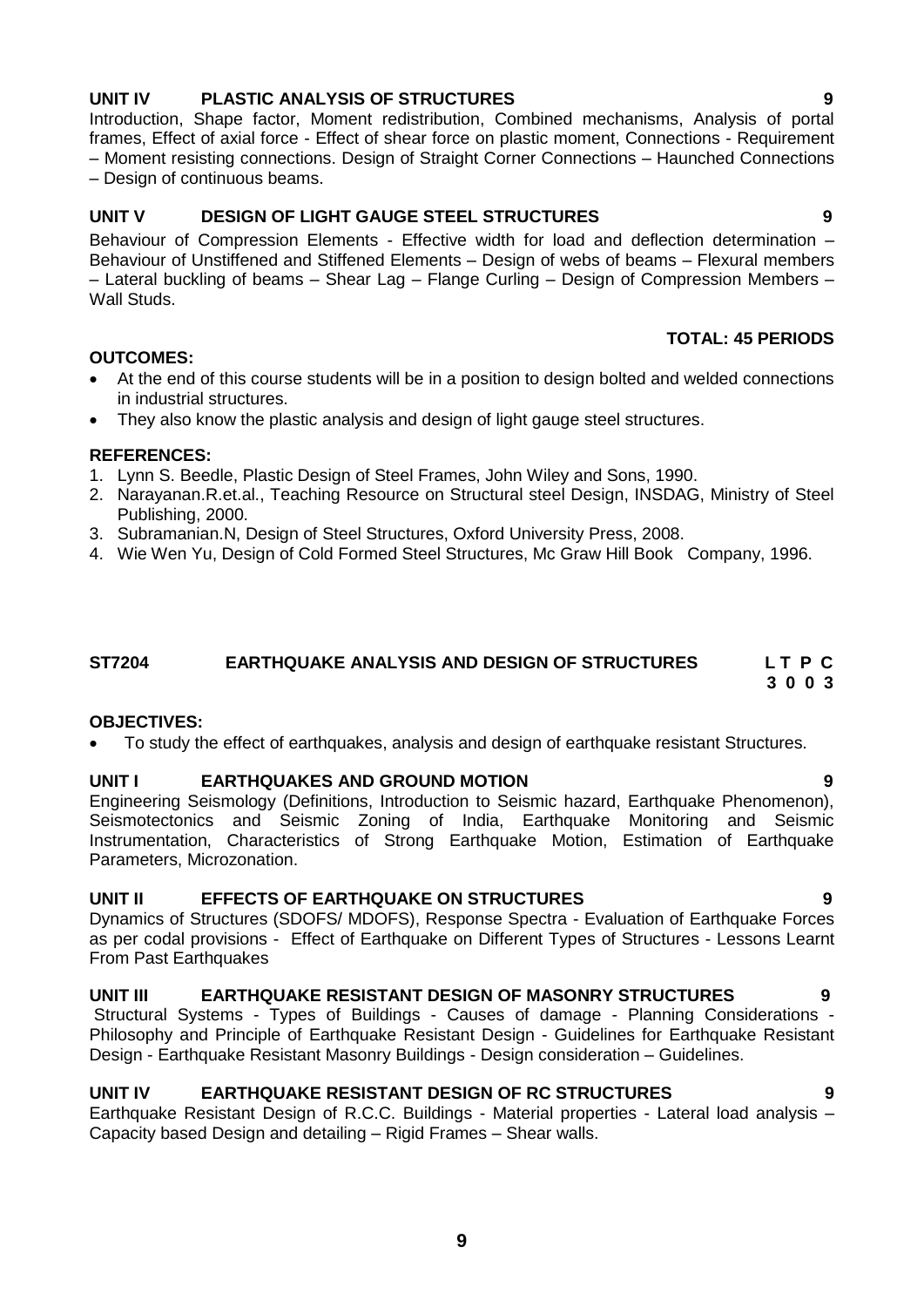# **UNIT V VIBRATION CONTROL TECHNIQUES 9**

Vibration Control - Tuned Mass Dampers – Principles and application, Basic Concept of Seismic Base Isolation – various Systems- Case Studies, Important structures.

# **OUTCOMES:**

- At the end of this course the students will be able to understand the causes and effect of earthquake.
- They will able to design masonry and RC structures to the earthquake forces as per the recommendations of IS codes of practice.

# **REFERENCES:**

- 1. Bruce A Bolt, "Earthquakes" W H Freeman and Company, New York, 2004.
- 2. C. A. Brebbia,"Earthquake Resistant Engineering Structures VIII",WIT Press, 2011
- 3. Mohiuddin Ali Khan "Earthquake-Resistant Structures: Design, Build and Retrofit", Elsevier Science & Technology, 2012
- 4. Pankaj Agarwal and Manish Shrikhande, "Earthquake Resistant Design of Structures", Prentice Hall of India, 2009.
- 5. Paulay,T and Priestley, M.J.N., "Seismic Design of Reinforced Concrete and Masonry buildings", John Wiley and Sons, 1992.
- 6. S K Duggal, "Earthquake Resistant Design of Structures", Oxford University Press, 2007.

#### <span id="page-9-0"></span>**ST7211 ADVANCED STRUCTURAL ENGINEERING LABORATORY L T P C 0 0 4 2**

# **LIST OF EXPERIMENTS**

- 1. Fabrication, casting and testing of simply supported reinforced concrete beam for strength and deflection behaviour.
- 2. Testing of simply supported steel beam for strength and deflection behaviour.
- 3. Fabrication, casting and testing of reinforced concrete column subjected to concentric and eccentric loading.
- 4. Dynamic testing of cantilever steel beam
	- a. To determine the damping coefficients from free vibrations.
	- b. To evaluate the mode shapes.
- 5. Static cyclic testing of single bay two storied steel frames and evaluate
	- a. Drift of the frame.
	- b. Stiffness of the frame.
	- c. Energy dissipation capacity of the frame.
- 6. Determination of in-situ strength and quality of concrete using
	- i) rebound hammer and ii) Ultrasonic Pulse Velocity Tester.
- 7. Effect of admixtures in concrete for workability, strength and durability

# **TOTAL: 60 PERIODS**

# **LABORATORY EQUIPMENTS REQUIREMENTS**

- 1. Strong Floor
- 2. Loading Frame
- 3. Hydraulic Jack
- 4. Load Cell
- 5. Proving Ring
- 6. Demec Gauge
- 7. Electrical Strain Gauge with indicator
- 8. Rebound Hammer
- 9. Ultrasonic Pulse Velocity Tester
- 10. Dial Gauges
- 11. Clinometer
- 12. Vibration Exciter
- 13. Vibration Meter
- 14. FFT Analyser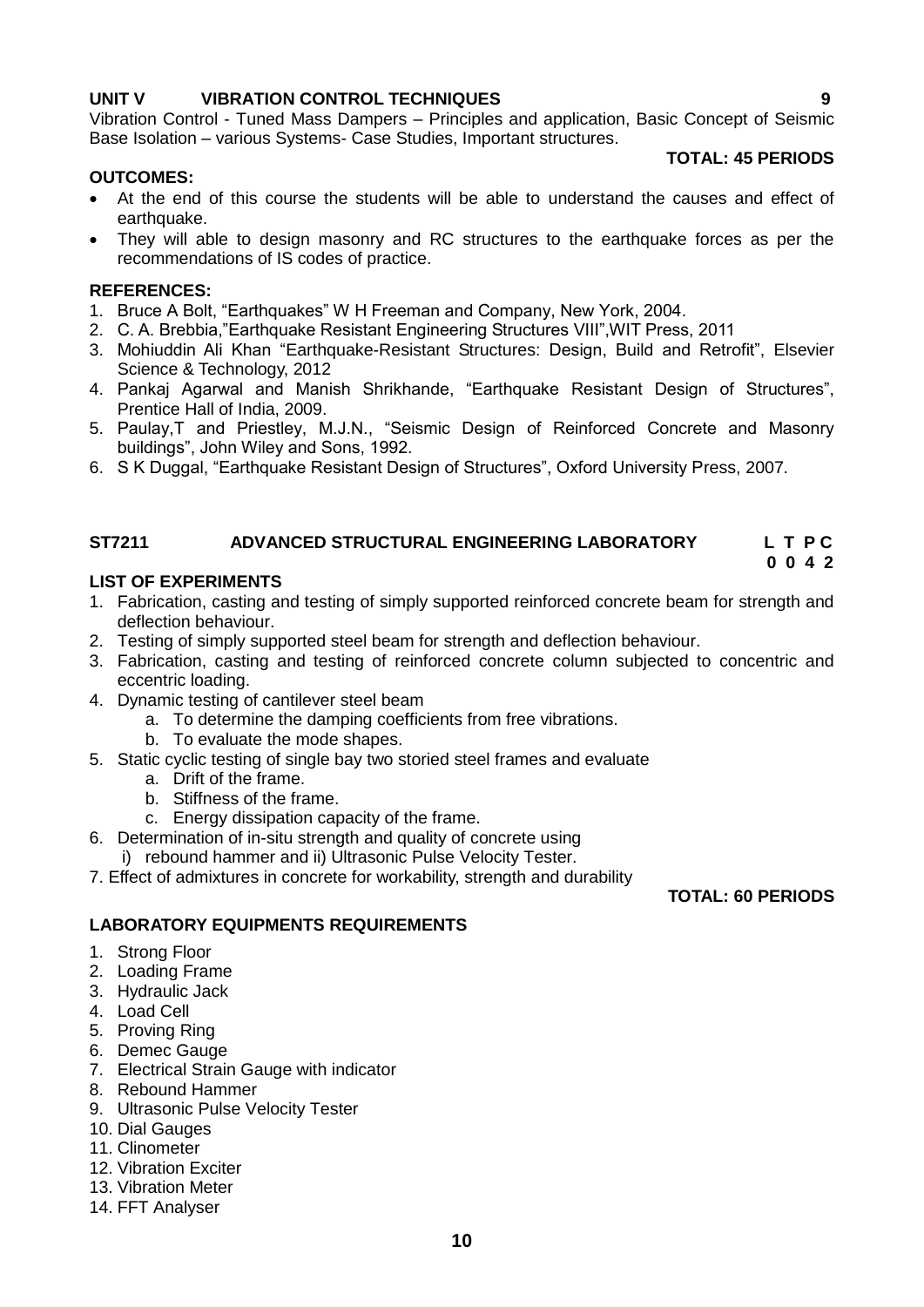# **OUTCOMES:**

- On completion of this laboratory course students will be able to cast and test RC beams for strength and deformation behaviour.
- They will be able to test dynamic testing on steel beams, static cyclic load testing of RC frames and non-destruction testing on concrete.

### **REFERENCES:**

1. Dally J W, and Riley W F, "Experimental Stress Analysis", McGraw-Hill Inc. New York, 1991.

# <span id="page-10-0"></span>**ST7311 SEMINAR L T P C**

# **0 0 2 1**

# **OBJECTIVES:**

- To work on a specific technical topic in Structural Engineering and acquire the skills of written and oral presentation.
- To acquire writing abilities for seminars and conferences.

# **SYLLABUS:**

The students will work for two hours per week guided by a group of staff members. They will be asked to give a presentation on any topic of their choice related to Structural Engineering and to engage in discussion with the audience. A brief copy of their presentation also should be submitted. Similarly, the students will have to present a seminar of not less than fifteen minutes and not more than thirty minutes on the technical topic. They will defend their presentation. Evaluation will be based on the technical presentation and the report and also on the interaction shown during the seminar.

# **TOTAL: 30 PERIODS**

### **OUTCOME:**

 The students will be trained to face an audience and to tackle any problem during group discussion in the Interviews.

#### <span id="page-10-1"></span>**ST7312 PRACTICAL TRAINING (4 Weeks) L T P C - - - 1**

# **OBJECTIVES:**

- To train the students in the field work so as to have a firsthand knowledge of practical problems related to Structural Engineering in carrying out engineering tasks.
- To develop skills in facing and solving the field problems.

## **SYLLABUS:**

The students individually undertake training in reputed Structural Engineering Companies during the summer vacation for a specified period of four weeks. At the end of training, a detailed report on the work done should be submitted within ten days from the commencement of the semester. The students will be evaluated through a viva-voce examination by a team of internal staff.

### **OUTCOME:**

 They are trained in tackling a practical field/industry orientated problem related to Structural Engineering.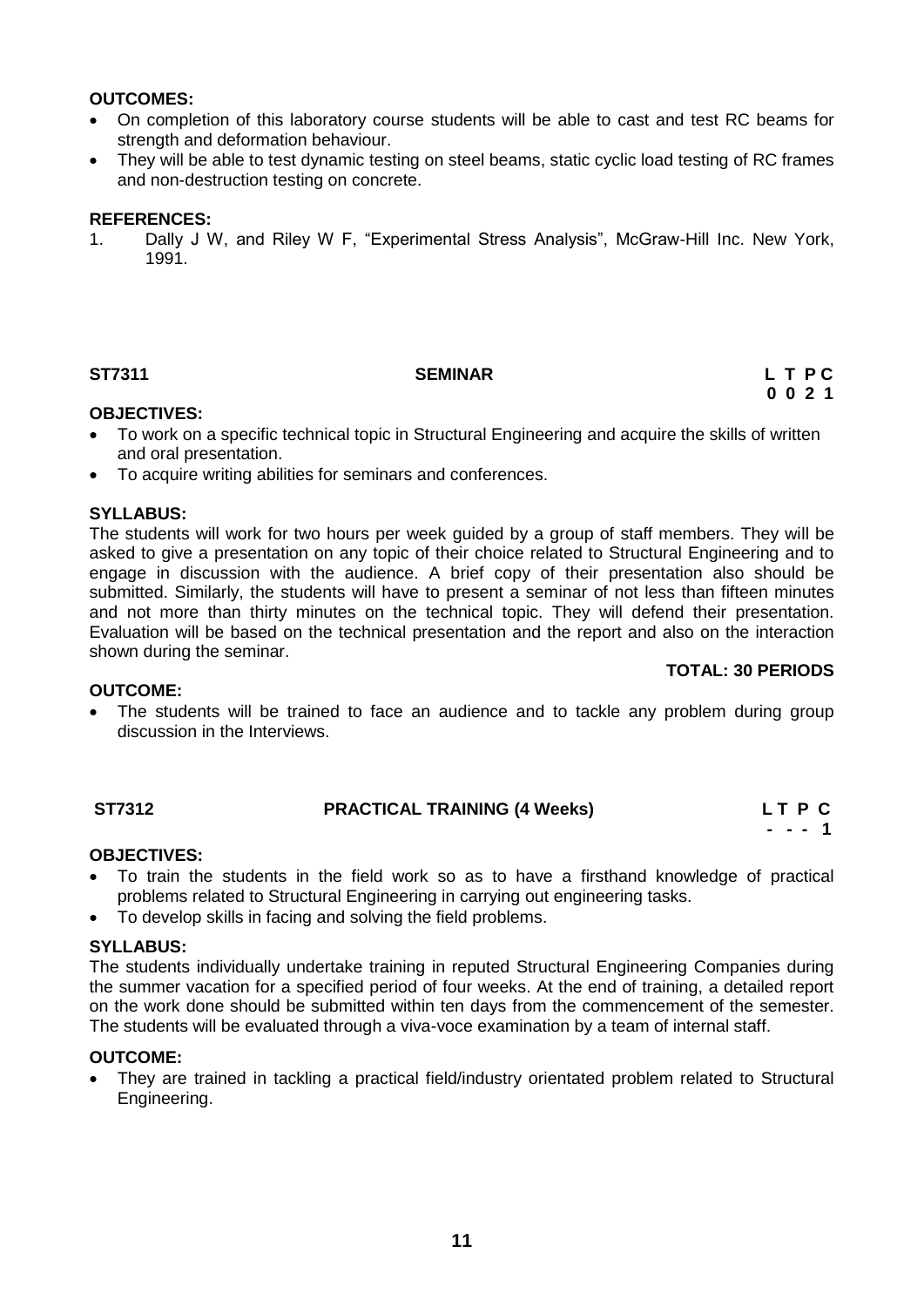<span id="page-11-0"></span>**ST7313****PROJECT WORK (PHASE I) L T P C**

# **OBJECTIVES:**

- To identify a specific problem for the current need of the society and collecting information related to the same through detailed review of literature.
- To develop the methodology to solve the identified problem.
- To train the students in preparing project reports and to face reviews and viva-voce examination.

# **SYLLABUS:**

The student individually works on a specific topic approved by faculty member who is familiar in this area of interest. The student can select any topic which is relevant to his/her specialization of the programme. The topic may be experimental or analytical or case studies. At the end of the semester, a detailed report on the work done should be submitted which contains clear definition of the identified problem, detailed literature review related to the area of work and methodology for carrying out the work. The students will be evaluated through a viva-voce examination by a panel of examiners including one external examiner.

# **TOTAL: 180 PERIODS**

# **OUTCOME:**

 At the end of the course the students will have a clear idea of his/her area of work and they are in a position to carry out the remaining phase II work in a systematic way.

<span id="page-11-1"></span>

| <b>ST7411</b> | <b>PROJECT WORK (PHASE II)</b> | L T P C           |
|---------------|--------------------------------|-------------------|
|               |                                | $0 \t0 \t24 \t12$ |

# **OBJECTIVE:**

- To solve the identified problem based on the formulated methodology.
- To develop skills to analyze and discuss the test results, and make conclusions.

# **SYLLABUS:**

**OUTCOME:**

The student should continue the phase I work on the selected topic as per the formulated methodology. At the end of the semester, after completing the work to the satisfaction of the supervisor and review committee, a detailed report should be prepared and submitted to the head of the department. The students will be evaluated through based on the report and the viva-voce examination by a panel of examiners including one external examiner.

# **TOTAL: 360 PERIODS**

 On completion of the project work students will be in a position to take up any challenging practical problem and find better solutions.

# <span id="page-11-2"></span>**ST7001 ANALYSIS AND DESIGN OF TALL BUILDINGS L T P C**

#### **3 0 0 3 OBJECTIVES:**

To study the behaviour, analysis and design of tall structures.

# **UNIT I LOADING AND DESIGN PRINCIPLES 9**

Loading- sequential loading, Gravity loading, Wind loading, Earthquake loading, - Equivalent lateral force, modal analysis - combination of loading, – Static and Dynamic approach - Analytical and wind tunnel experimental methods - Design philosophy - working stress method, limit state method and plastic design.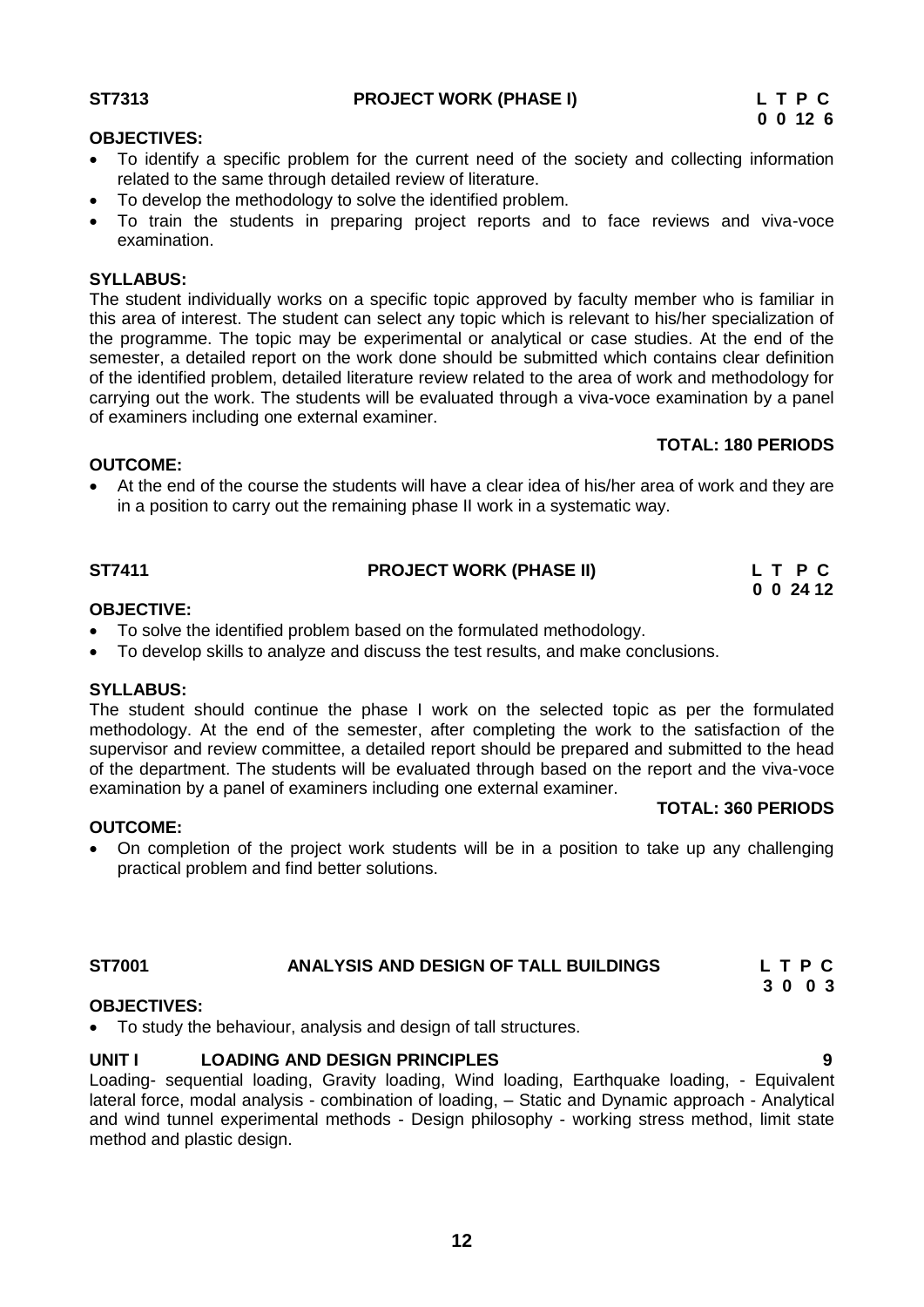# **UNIT II BEHAVIOUR OF VARIOUS STRUCTURAL SYSTEMS 9**

Factors affecting growth, height and structural form. High rise behaviour, Rigid frames, braced frames, In filled frames, shear walls, coupled shear walls, wall-frames, tubulars, cores, outrigger braced and hybrid mega systems.

# **UNITIII ANALYSIS AND DESIGN 9**

Modeling for approximate analysis, Accurate analysis and reduction techniques, Analysis of buildings as total structural system considering overall integrity and major subsystem interaction, Analysis for member forces, drift and twist - Computerized three dimensional analysis – Assumptions in 3D analysis – Simplified 2D analysis.

# **UNIT IV STRUCTURAL ELEMENTS 9**

Sectional shapes, properties and resisting capacity, design, deflection, cracking, prestressing, shear flow, Design for differential movement, creep and shrinkage effects, temperature effects and fire resistance.

# **UNIT V STABILITY OF TALL BUILDINGS 9**

Overall buckling analysis of frames, wall-frames, Approximate methods, second order effects of gravity of loading, P-Delta analysis, simultaneous first-order and P-Delta analysis, Translational, Torsional instability, out of plumb effects, stiffness of member in stability, effect of foundation rotation.

# **TOTAL: 45 PERIODS**

# **OUTCOMES:**

- On completion of this course students will be able to know the behavior of tall buildings due to various types of loads.
- They will be able to analyze and design such buildings by approximate, accurate and simplified methods.

# **REFERENCES:**

- 1. Beedle.L.S., "Advances in Tall Buildings", CBS Publishers and Distributors, Delhi, 1986.
- 2. Bryan Stafford Smith and Alexcoull, "Tall Building Structures Analysis and Design", John Wiley and Sons, Inc., 2005.
- 3. Gupta.Y.P.,(Editor), Proceedings of National Seminar on High Rise Structures Design and Construction Practices for Middle Level Cities, New Age International Limited, New Delhi,1995.
- 4. Lin T.Y and Stotes Burry D, "Structural Concepts and systems for Architects and Engineers", John Wiley, 1988.
- 5. Taranath B.S., "Structural Analysis and Design of Tall Buildings", McGraw Hill, 1988.

# <span id="page-12-0"></span>**ST7002 MAINTENANCE AND REHABILITATION OF STRUCTURES L T P C**

 **3 0 0 3**

# **OBJECTIVES:**

To study the damages, repair and rehabilitation of structures.

# **UNIT I** INTRODUCTION 9

General Consideration – Distresses monitoring – Causes of distresses – Quality assurance – Defects due to climate, chemicals, wear and erosion – Inspection – Structural appraisal – Economic appraisal.

# **UNIT II BUILDING CRACKS 9**

Causes – diagnosis – remedial measures – Thermal and Shrinkage cracks – unequal loading – Vegetation and trees – Chemical action – Foundation movements – Techniques for repair – Epoxy injection.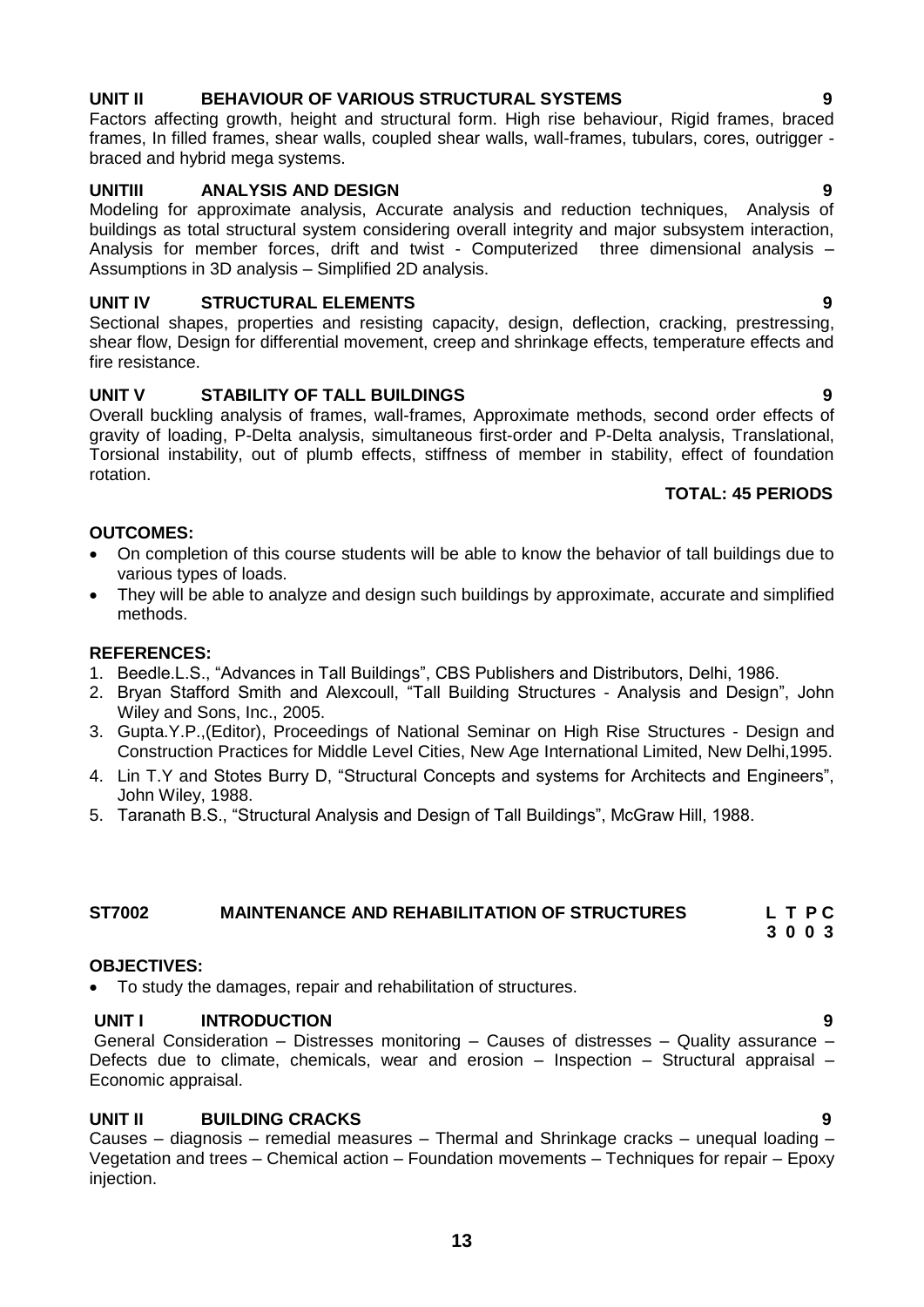# **UNIT III MOISTURE PENETRATION 9**

Sources of dampness – Moisture movement from ground – Reasons for ineffective DPC – Roof leakage – Pitched roofs – Madras Terrace roofs – Leakage of Concrete slabs – Dampness in solid walls – condensation – hygroscopic salts – remedial treatments – Ferro cement overlay – Chemical coatings – Flexible and rigid coatings.

# **UNIT IV DISTRESSES AND REMEDIES 9**

Concrete Structures: Introduction – Causes of deterioration – Diagnosis of causes – Flow charts for diagnosis – methods of repair – repairing, spalling and disintegration – Repairing of concrete floors and pavements.

Steel Structures : Types and causes for deterioration – preventive measures – Repair procedure – Brittle fracture – Lamellar tearing – Defects in welded joints – Mechanism of corrosion – Design of protect against corrosion – Design and fabrication errors – Distress during erection.

Masonry Structures: Discoloration and weakening of stones – Biotical treatments – Preservation – Chemical preservatives – Brick masonry structures – Distresses and remedial measures.

# **UNIT V STRENGTHENING OF EXISTING STRUCTURES 9**

General principle – relieving loads – Strengthening super structures – plating – Conversation to composite construction – post stressing – Jacketing – bonded overlays – Reinforcement addition – strengthening the substructures – under pinning – Increasing the load capacity of footing – Design for rehabilitation.

# **TOTAL: 45 PERIODS**

# **OUTCOME:**

 At the end of this course students will be in a position to point out the causes of distress in concrete, masonry and steel structures and also they will be able to suggest the remedial measures.

# **REFERENCES:**

- 1. Allen R.T and Edwards S.C, "Repair of Concrete Structures", Blakie and Sons, UK, 1987
- 2. Dayaratnam.P and Rao.R, "Maintenance and Durability of Concrete Structures", University Press, India, 1997.
- 3. Denison Campbell, Allen and Harold Roper, "Concrete Structures, Materials, Maintenance and Repair", Longman Scientific and Technical, UK, 1991.
- 4. Dodge Woodson.R,"Concrete Structures protection, repair and rehabilitation", Elsevier Butterworth – Heinmann, UK, 2009.
- 5. Peter H.Emmons, "Concrete Repair and Maintenance Illustrated", Galgotia Publications Pvt. Ltd., 2001.
- 6. Raikar, R.N., "Learning from failures Deficiencies in Design, Construction and Service" Rand D Centre (SDCPL), Raikar Bhavan, Bombay, 1987.

# <span id="page-13-0"></span>**ST7003 OFFSHORE STRUCTURES L T P C**

# **OBJECTIVES:**

To study the concept of wave theories, forces and design of jacket towers, pipes and cables**.**

# **UNIT I WAVE THEORIES 9**

Wave generation process, small, finite amplitude and nonlinear wave theories.

# **UNIT II FORCES OF OFFSHORE STRUCTURES 9**

Wind forces, wave forces on small bodies and large bodies - current forces and use of Morison equation.

 **3 0 0 3**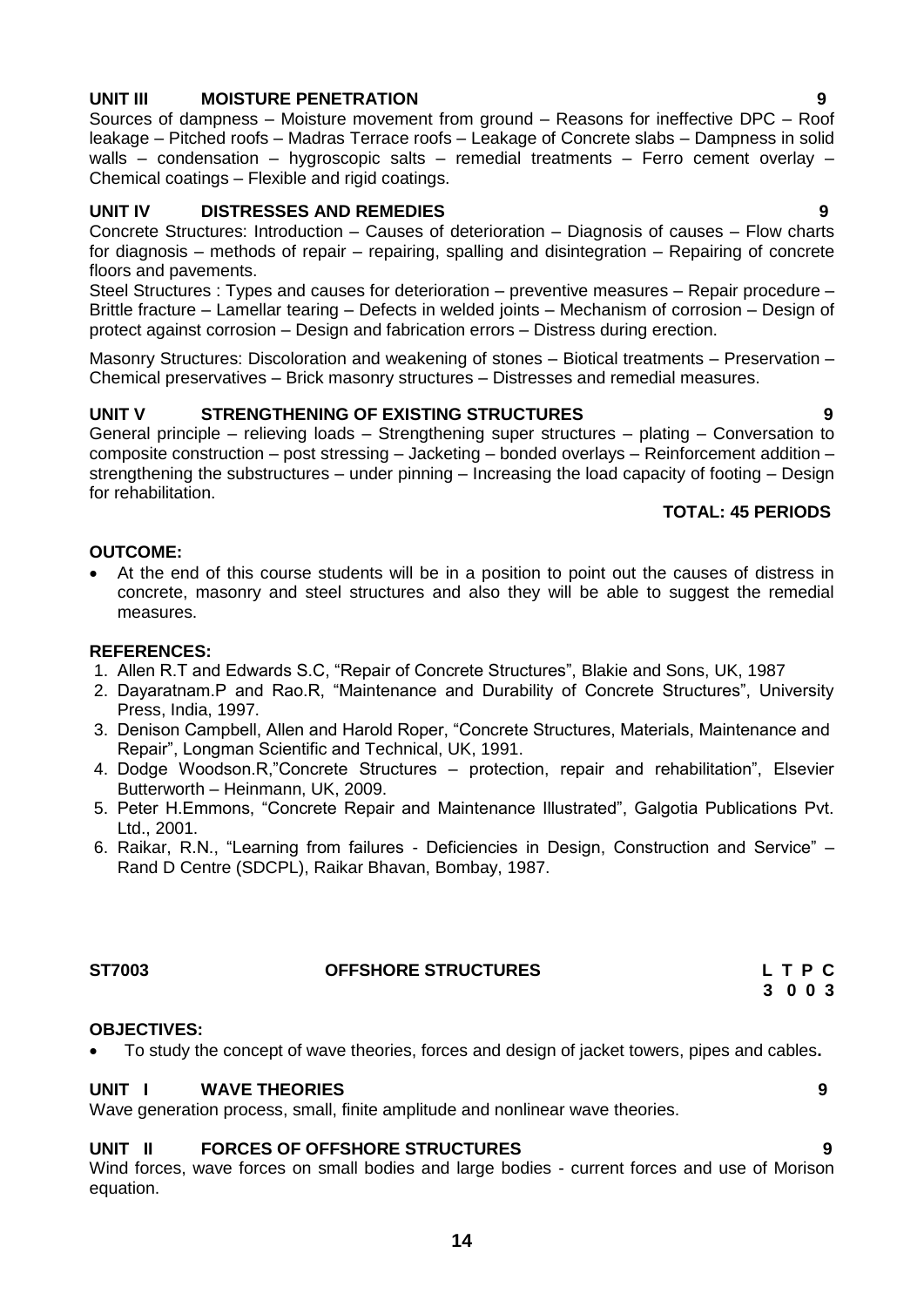# **15**

# **UNIT III OFFSHORE SOIL AND STRUCTURE MODELLING 9**

Different types of offshore structures, foundation modeling, fixed jacket platform structural modeling.

# **UNIT IV ANALYSIS OF OFFSHORE STRUCTURES 9**

Static method of analysis, foundation analysis and dynamics of offshore structures.

# **UNIT V DESIGN OF OFFSHORE STRUCTURES 9**

Design of platforms, helipads, Jacket tower, analysis and design of mooring cables and pipe lines.

# **OUTCOME:**

 On completion of this course students will be able to determine the forces due to ocean waves and analyze and design offshore structures like platform, helipads, jackets, towers etc.,

# **REFERENCES:**

- 1. API RP 2A-WSD, Planning, Designing and Constructing Fixed Offshore Platforms Working Stress Design - API Publishing Services, 2005
- 2. Chakrabarti, S.K., Handbook of Offshore Engineering by, Elsevier, 2005.
- 3. Chakrabarti, S.K., Hydrodynamics of Offshore Structures, WIT press, 2001.
- 4. Dawson.T.H., Offshore Structural Engineering, Prentice Hall Inc Englewood Cliffs, N.J. 1983.
- 5. [James F. Wilson,](http://www.amazon.com/s/ref=ntt_athr_dp_sr_1?_encoding=UTF8&field-author=James%20F.%20Wilson&ie=UTF8&search-alias=books&sort=relevancerank) Dynamics of Offshore Structures, John Wiley & Sons, Inc, 2003.
- 6. Reddy, D.V. and Arockiasamy, M., Offshore Structures, Vol.1 and Vol.2, Krieger Publishing Company, 1991.
- 7. [Turgut Sarpkaya,](http://www.amazon.com/s/ref=rdr_ext_aut?_encoding=UTF8&index=books&field-author=Turgut%20%27Sarp%27%20Sarpkaya) Wave Forces on Offshore Structures, Cambridge University Press, 2010.

# <span id="page-14-0"></span>**ST7004 OPTIMIZATION OF STRUCTURES L T P C**

 **3 0 0 3**

# **OBJECTIVES:**

To study the optimization methodologies applied to structural engineering

# **UNIT I BASIC PRINCIPLES AND CLASSICAL OPTIMIZATION TECHNIQUES 9**

Definition - Objective Function; Constraints - Equality and inequality - Linear and non-linear, Side, Non-negativity, Behaviour and other constraints - Design space - Feasible and infeasible - Convex and Concave - Active constraint - Local and global optima. Differential calculus - Optimality criteria - Single variable optimization - Multivariable optimization with no constraints - (Lagrange Multiplier method) - with inequality constraints ( Khun - Tucker Criteria).

# **UNIT II LINEAR AND NON-LINEAR PROGRAMMING 9**

LINEAR PROGRAMMING: Formulation of problems - Graphical solution - Analytical methods - Standard form - Slack, surplus and artificial variables - Canonical form - Basic feasible solution - simplex method - Two phase method - Penalty method - Duality theory - Primal - Dual algorithm. NON LINEAR PROGRAMMING: One Dimensional minimization methods: Unidimensional - Unimodal function - Exhaustive and unrestricted search - Dichotomous search - Fibonacci Method - Golden section method - Interpolation methods. Unconstrained optimization Techniques.

# **UNIT III GEOMETRIC PROGRAMMING 9**

Posynomial - degree of difficulty - reducing G.P.P to a set of simultaneous equations -Unconstrained and constrained problems with zero difficulty - Concept of solving problems with one degree of difficulty.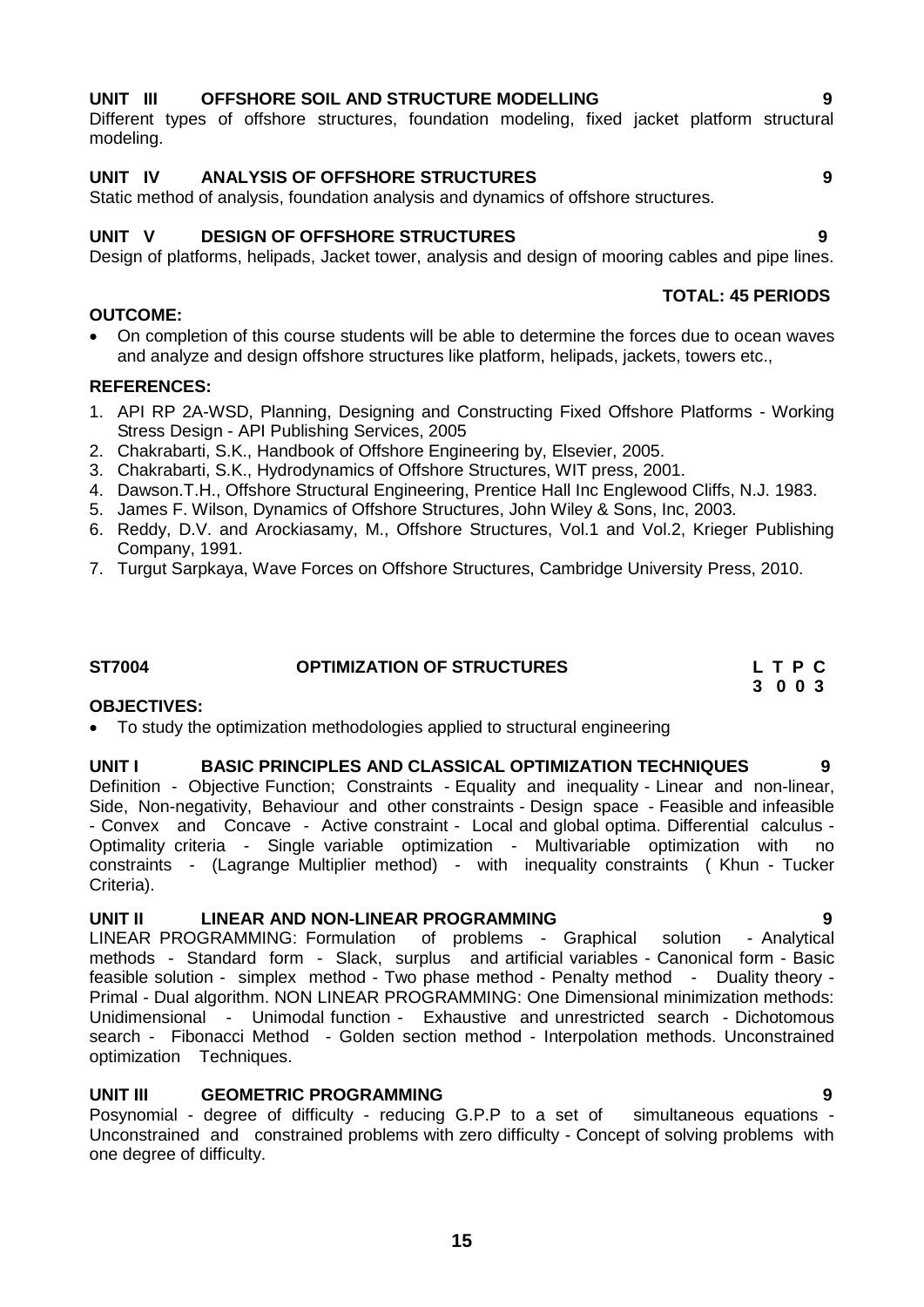# **UNIT IV DYNAMIC PROGRAMMING 9**

Bellman's principle of optimality - Representation of a multistage decision problem - concept of sub-optimization problems using classical and tabular methods.

# **UNIT V STRUCTURAL APPLICATIONS 9**

Methods for optimal design of structural elements, continuous beams and single storied frames using plastic theory - Minimum weight design for truss members - Fully stressed design - Optimization principles to design of R.C. structures such as multistorey buildings, water tanks and bridges.

# **OUTCOME:**

 On completion of this course students will have sufficient knowledge on various optimization techniques like linear programming, non-linear programming, geometric and dynamic programming and they will also in a position to design various structural elements for minimum weight.

# **REFERENCES:**

- 1. Iyengar.N.G.R and Gupta.S.K, "Structural Design Optimization", Affiliated East West Press Ltd, New Delhi, 1997
- 2. Rao,S.S. "Optimization theory and applications", Wiley Eastern (P) Ltd., 1984
- 3. Spunt, "Optimization in Structural Design", Civil Engineering and Engineering Mechanics Services, Prentice-Hall, New Jersey 1971.
- 4. Uri Krish, "Optimum Structural Design", McGraw Hill Book Co. 1981

# <span id="page-15-0"></span>**ST7005 MATRIX METHODS FOR STRUCTURAL ANALYSIS L T P C 3 0 0 3**

# **OBJECTIVES:**

To Study the Energy Concepts in Structures, Characteristics and Transformation of Structures.

# **UNIT I ENERGY CONCEPTS IN STRUCTURES 9**

Introduction – Strain Energy – Symmetry of The Stiffness And Flexibility Matrices – Strain Energy in Terms of Stiffness And Flexibility Matrices – Stiffness And Flexibility Coefficients in Terms of Strain Energy – Additional properties of [a] and [k] – another Interpretation of coefficients  $a_{ii}$  and  $k_{ii}$ – Betti's law – Applications of Betti's law: Forces not at the coordinates – Strain energy in systems and in Elements.

# **UNIT II CHARACTERSTICS OF STRUCTURES – STIFFNESS AND FLEXIBILITY 9**

Introduction – Structure with Single Coordinate- Two Coordinates-Flexibility and Stiffness Matrices in Coordinates- Examples-Symmetric Nature of Matrices- Stiffness and Flexibility Matrices in Constrained Measurements- Stiffness and Flexibility of Systems and Elements-Computing Displacements and Forces form Virtual Work-Computing Stiffness and Flexibility Coefficients.

# **UNIT III TRANSFORMATION OF INFORMATION IN STRUTURES 9**

Determinate- Indeterminate Structures-Transformation of System Forces to Element Forces-Element Flexibility to System Flexibility - System Displacement to Element Displacement-Element Stiffness to System Stiffness-Transformation of Forces and Displacements in General –Stiffness and Flexibility in General –Normal Coordinates and Orthogonal Transformation-Principle of **Contregradience** 

# **UNIT IV THE FLEXIBILITY METHOD 9**

Statically Determinate Structures –Indeterminate Structures-Choice of Redundant Leading to Ill and Well Conditioned Matrices-Transformation to One Set of Redundant to Another-Internal Forces due to Thermal Expansion and Lack of Fit-Reducing the Size of Flexibility Matrix-Application to Pin-Jointed Plane Truss-Continuous Beams-Frames-Grids.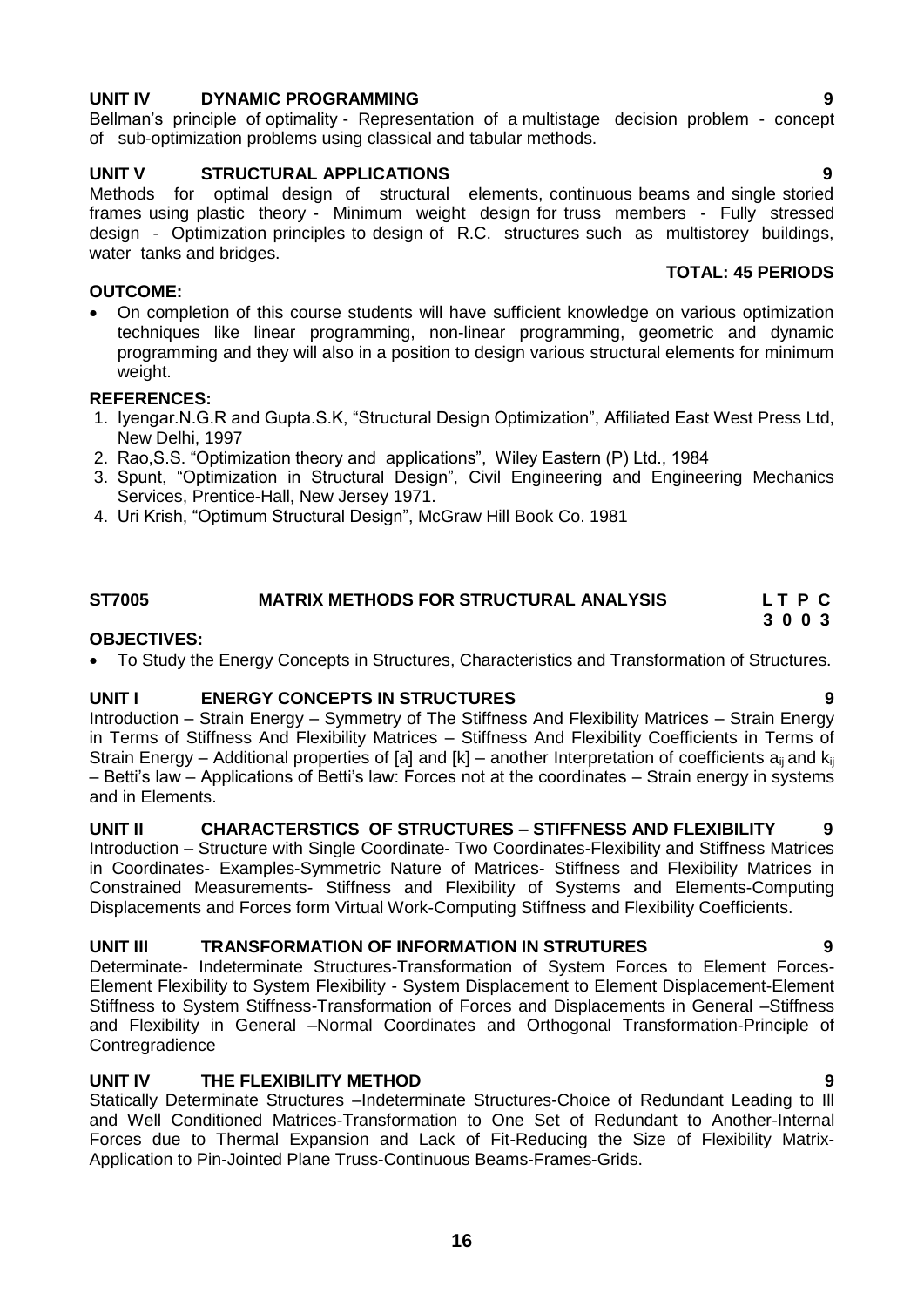# **UNIT V THE STIFFNESS METHOD 9**

Introduction-Development of Stiffness Method- Stiffness Matrix for Structures with zero Force at some Coordinates-Analogy between Flexibility and Stiffness-Lack of Fit-Stiffness Matrix with Rigid Motions-Application of Stiffness Approach to Pin Jointed Plane Trusses-Continuous Beams-Frames-Grids-Space Trusses and Frames-Introduction Only-Static Condensation Technique-Choice of Method-Stiffness or Flexibility.

# **REFERENCE S:**

- 1. K. Rubinstein.F.M., " Matrix Computer Methods of Structural Analysis", Prentice Hall, Inc. N.J., 1966
- 2. Rubinstein.F.M., " Matrix Computer Methods of Structural Analysis", Prentice Hall, Inc. N.J., 1966
- 3. Dr. Devadas Menon., "Advanced Structural Analysis", Narosa Publishing House, New Delhi, 2009
- 4. Pandit G.S. and Gupta S.P., "Structural Analysis-A Matrix Approach", Tata McGraw-Hill PublishingCompany Limited, New Delhi, 1997
- 5. Reddy C.S., "Basic Structural Analysis", Tata McGraw-Hill Publishing Company Limited, New Delhi, 1997

# <span id="page-16-0"></span>**CN7001 ADVANCED CONCRETE TECHNOLOGY L T P C**

# **OBJECTIVES :**

 To study the properties of concrete making materials, tests, mix design, special concretes and various methods for making concrete.

# **UNIT I CONCRETE MAKING MATERIALS 9**

Aggregates classification, IS Specifications, Properties, Grading, Methods of combining aggregates, specified gradings, Testing of aggregates. Cement, Grade of cement, Chemical composition, Testing of concrete, Hydration of cement, Structure of hydrated cement, special cements. Water Chemical admixtures, Mineral admixture.

# **UNIT II TESTS ON CONCRETE 9**

Properties of fresh concrete, Hardened concrete, Strength, Elastic properties, Creep and shrinkage – Durability of concrete.

# **UNIT III MIX DESIGN 9**

Principles of concrete mix design, Methods of concrete mix design, IS Method, ACI Method, DOE Method – Statistical quality control – Sampling and acceptance criteria.

# **UNIT IV SPECIAL CONCRETE 9**

Light weight concrete, Fly ash concrete, Fibre reinforced concrete, Sulphur impregnated concrete, Polymer Concrete – High performance concrete. High performance fiber reinforced concrete, Self-Compacting-Concrete, Geo Polymer Concrete, Waste material based concrete – Ready mixed concrete.

# **UNIT V CONCRETING METHODS 9**

Process of manufacturing of concrete, methods of transportation, placing and curing. Extreme weather concreting, special concreting methods. Vacuum dewatering – Underwater Concrete.

# **OUTCOME:**

 On completion of this course the students will know various tests on fresh, hardened concrete, special concrete and the methods of manufacturing of concrete.

### **REFERENCES:**

- 1. Gambhir.M.L., Concrete Technology, McGraw Hill Education, 2006.
- 2. Gupta.B.L., Amit Gupta, "Concrete Technology, Jain Book Agency, 2010.

# **TOTAL : 45 PERIODS**

 **3 0 0 3**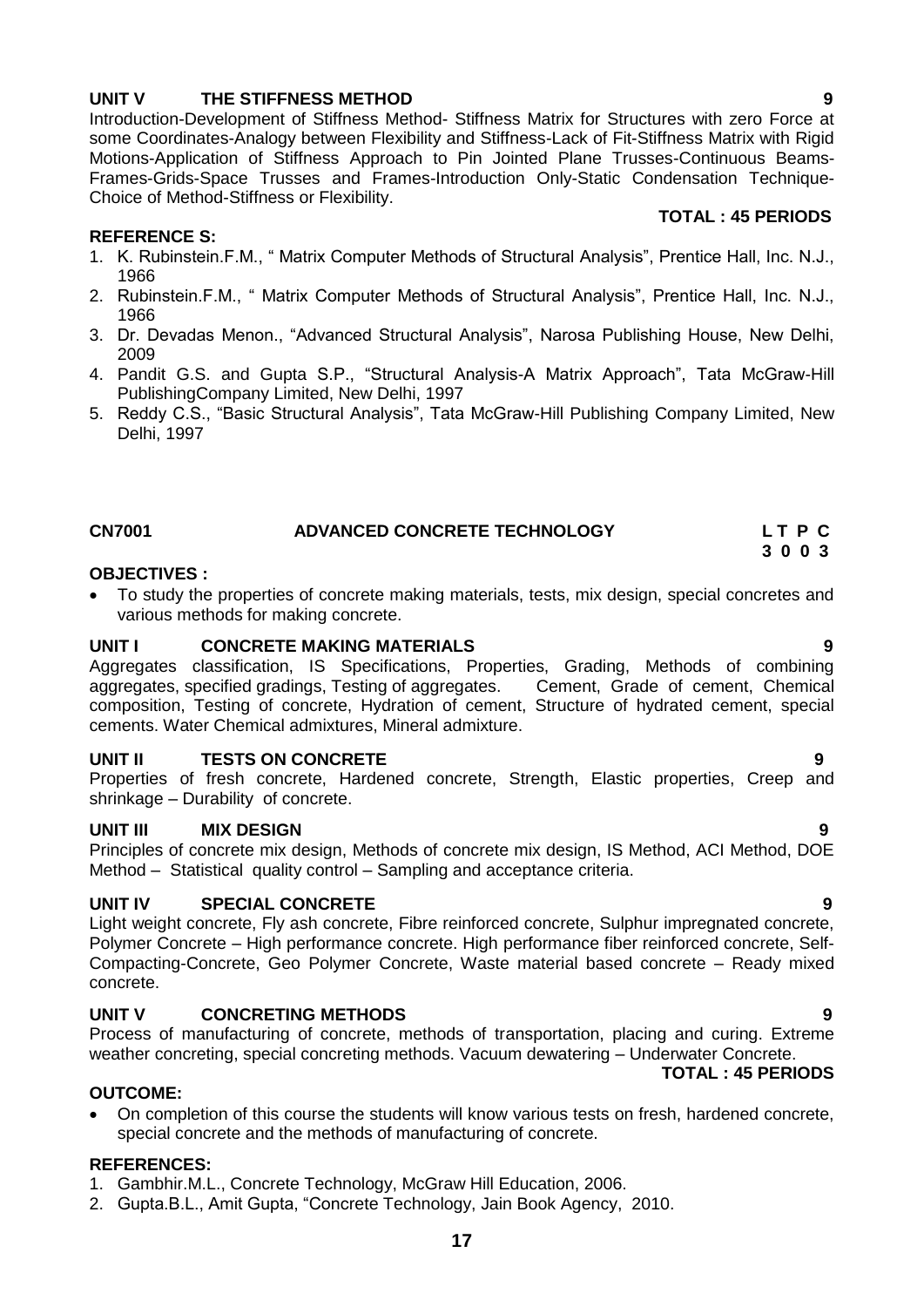- 3. Neville, A.M., Properties of Concrete, Prentice Hall, 1995, London.
- 4. Santhakumar.A.R. ;"Concrete Technology",Oxford University Press,2007.
- 5. Shetty M.S., Concrete Technology, S.Chand and Company Ltd. Delhi, 2003.

# **ST7006 DESIGN OF BRIDGES L T P C**

# **OBJECTIVES:**

To study the loads, forces on bridges and design of several types of bridges.

# **UNIT I SHORT SPAN RC BRIDGES 9**

Types of bridges and loading standards - Choice of type - I.R.C. specifications for road bridges – Design of RCC solid slab bridges -analysis and design of slab culverts , Tee beam and slab bridges.

# **UNIT II Design** principles **of LONG SPAN RC BRIDGES 9**

continuous girder bridges, box girder bridges, balanced cantilever bridges – Arch bridges – Box culverts.

# **UNIT III PRESTRESSED CONCRETE BRIDGES 9**

Flexural and torsional parameters – Courbon's theory – Distribution co-efficient by exact analysis – Design of girder section – maximum and minimum prestressing forces – Eccentricity – Live load and dead load shear forces – Cable Zone in girder – check for stresses at various sections – check for diagonal tension – Diaphragms – End block – short term and long term deflections.

# **UNIT IV STEEL BRIDGES 9**

General – Railway loadings – dynamic effect – Railway culvert with steel beams – Plate girder bridges – Box girder bridges – Truss bridges – Vertical and Horizontal stiffeners.

# **UNIT V BEARINGS AND SUBSTRUCTURES 9**

Different types of bearings – Design of bearings – Design of piers and abutments of different types – Types of bridge foundations – Design of foundations.

# **OUTCOME:**

 At the end of this course students will be able to design different types of RCC bridges, Steel bridges and pre-stressed concrete bridges with the bearings and substructures.

# **REFERENCES:**

- 1. Jagadeesh.T.R. and Jayaram.M.A., "Design of Bridge Structures", Prentice Hall of India Pvt. Ltd. 2004.
- 2. Johnson Victor, D. "Essentials of Bridge Engineering", Oxford and IBH Publishing Co. New Delhi, 2001.
- 3. Ponnuswamy, S., "Bridge Engineering", Tata McGraw Hill, 2008.
- 4. Raina V.K." Concrete Bridge Practice" Tata McGraw Hill Publishing Company, New Delhi, 1991.

| <b>ST7007</b> | <b>MECHANICS OF COMPOSITE MATERIALS</b> | LTPC |
|---------------|-----------------------------------------|------|
|               |                                         |      |

# **OBJECTIVES:**

 To study the behaviour of composite materials and to investigate the failure and fracture characteristics.

**TOTAL: 45 PERIODS**

 **3 0 0 3**

# **3 0 0 3**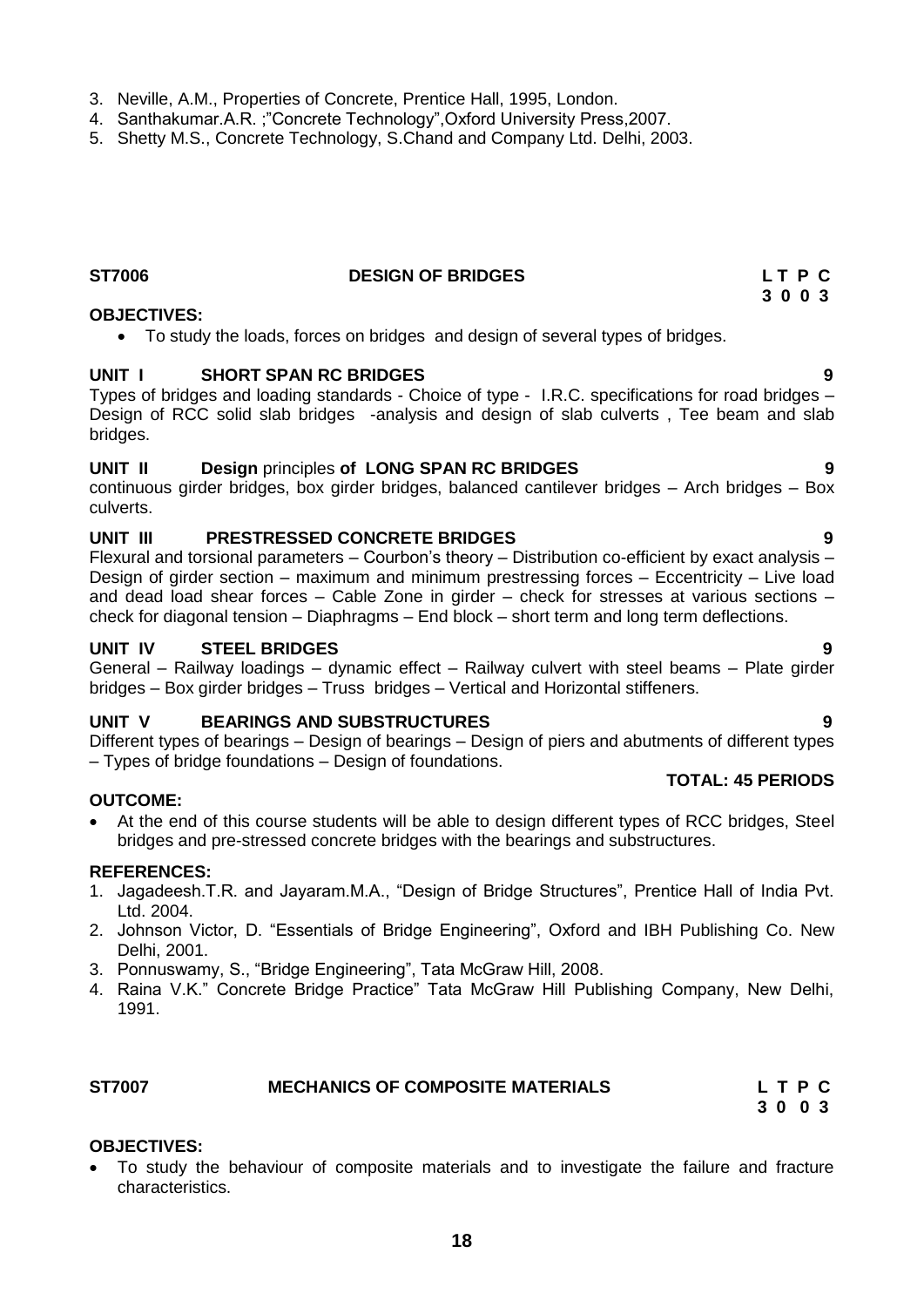# **UNIT I INTRODUCTION 9**

Introduction to Composites, Classifying composite materials, commonly used fiber and matrix constituents, Composite Construction, Properties of Unidirectional Long Fiber Composites and Short Fiber Composites.

# **UNIT II STRESS STRAIN RELATIONS 9**

Concepts in solid mechanics, Hooke's law for orthotropic and anisotropic materials, Linear Elasticity for Anisotropic Materials, Rotations of Stresses, Strains, Residual Stresses

# **UNIT III ANALYSIS OF LAMINATED COMPOSITES 9**

Governing equations for anisotropic and orthotropic plates. Angle-ply and cross ply laminates – Static, Dynamic and Stability analysis for Simpler cases of composite plates, Interlaminar stresses.

# **UNIT IV FAILURE AND FRACTURE OF COMPOSITES 9**

Netting Analysis, Failure Criterion, Maximum Stress, Maximum Strain, Fracture Mechanics of Composites, Sandwich Construction.

# **UNIT V APPLICATIONS AND DESIGN 9**

Metal and Ceramic Matrix Composites, Applications of Composites, Composite Joints, Design with Composites, Review, Environmental Issues

# **OUTCOME:**

 On completion of this course students will have sufficient knowledge on behavior of various composite materials and they have an idea of failure and fracture mechanisms.

# **REFERENCES:**

- 1. Agarwal.B.D., Broutman.L.J., and Chandrashekara.K. "Analysis and Performance of Fiber Composites", John-Wiley and Sons, 2006.
- 2. Daniel.I.M., and Ishai.O, "Engineering Mechanics of Composite Materials", Oxford University Press, 2005.
- 3. Hyer M.W., and White S.R., "Stress Analysis of Fiber-Reinforced Composite Materials", D.Estech Publications Inc., 2009
- 4. Jones R.M., "Mechanics of Composite Materials", Taylor and Francis Group 1999.
- 5. Mukhopadhyay.M, "Mechanics of Composite Materials and Structures", Universities Press, India, 2005.

# ST7008 **PRE-STRESSED CONCRETE** L T P C<br>3 0 0 3

# **OBJECTIVES:**

Principle of prestressing, analysis and design of prestressed concrete structures.

# **UNIT I PRINCIPLES OF PRESTRESSING 9**

Principles of Prestressing - types and systems of prestressing, need for High Strength materials, Analysis methods losses, deflection (short-long term), camber, cable layouts.

# **UNIT II DESIGN OF FLEXURAL MEMBERS 9**

Behaviour of flexural members, determination of ultimate flexural strength – Codal provisions - Design of flexural members, Design for shear, bond and torsion. Design of end blocks.

 **3 0 0 3**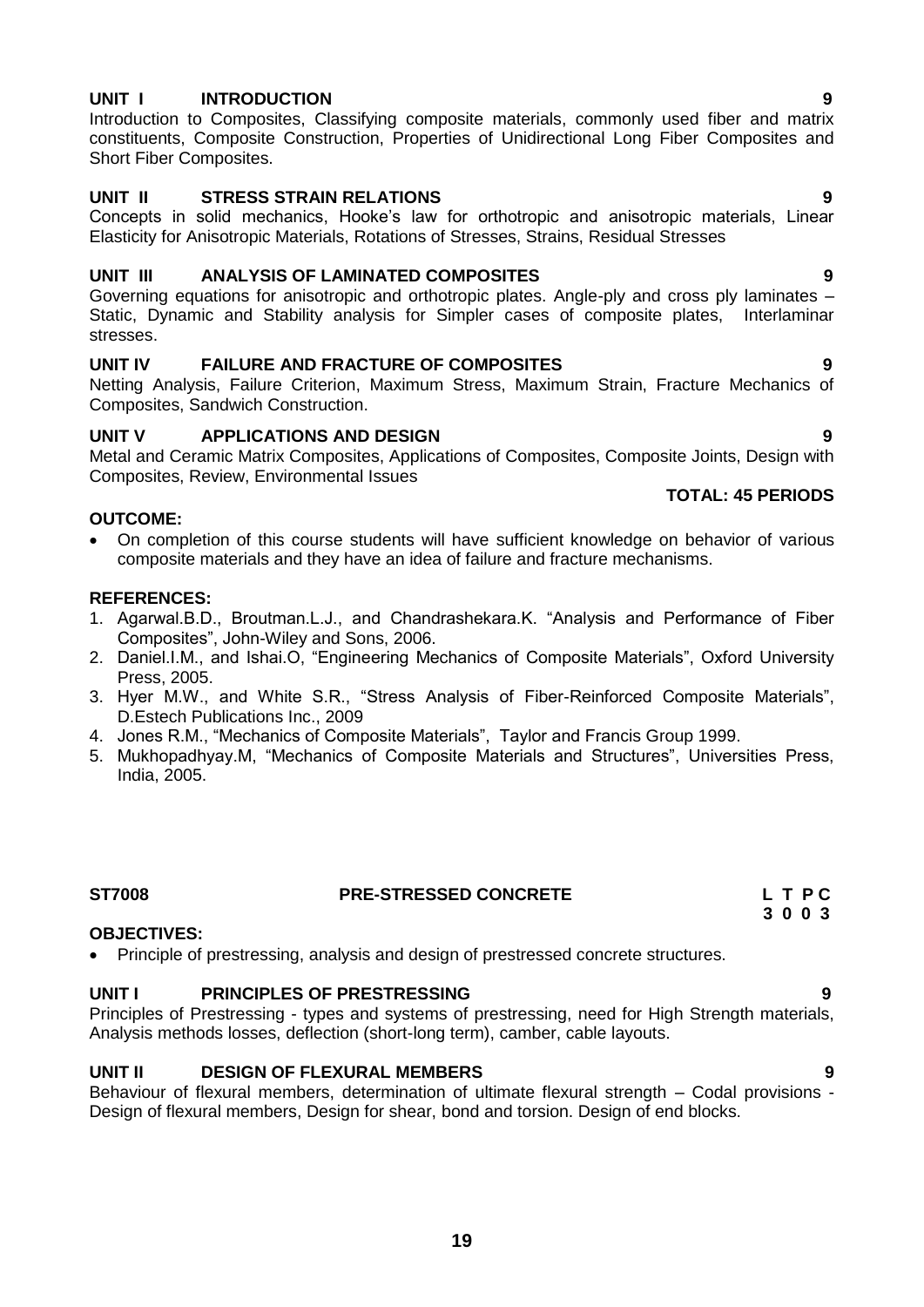# **UNIT III DESIGN OF CONTINUOUS BEAMS 9**

Analysis and design of continuous beams - Methods of achieving continuity - concept of linear transformations, concordant cable profile and gap cables

# **UNIT IV DESIGN OF TENSION AND COMPRESSION MEMBERS 9**

Design of tension members - application in the design of prestressed pipes and prestressed concrete cylindrical water tanks - Design of compression members with and without flexure - its application in the design piles, flagmasts and similar structures.

# **UNIT V DESIGN OF COMPOSITE MEMBERS 9**

Composite beams - analysis and design, ultimate strength - their applications. Partial prestressing - its advantages and applications.

# **REFERENCES:**

1. Krishna Raju, "Prestressed Concrete", Tata McGraw Hill Publishing Co,2000.

2. Sinha.N.C.and.Roy.S.K, "Fundamentals of Prestressed Concrete", S.Chand and Co., 1998.

# **ST7009 WIND AND CYCLONE EFFECTS ON STRUCTURES L T P C 3 0 0 3**

# **OBJECTIVES:**

To study the concept of wind and cyclone effects for the analysis and design of structures.

# **UNIT I INTRODUCTION 9**

Introduction, Types of wind – Characteristics of wind – Wind velocity, Method of measurement, variation of speed with height, shape factor, aspect ratio, drag effects - Dynamic nature of wind – Pressure and suctions - Spectral studies, Gust factor.

# **UNIT II WIND TUNNEL STUDIES 9**

Wind Tunnel Studies, Types of tunnels, - Prediction of acceleration – Load combination factors – Wind tunnel data analysis – Calculation of Period and damping value for wind design - Modeling requirements, Aero dynamic and Aero-elastic models.

# **UNIT III EFFECT OF WIND ON STRUCTURES 9**

Classification of structures – Rigid and Flexible – Effect of wind on structures - Static and dynamic effects on Tall buildings – Chimneys.

# **UNIT IV DESIGN OF SPECIAL STRUCTURES 9**

Design of Structures for wind loading – as per IS, ASCE and NBC code provisions – design of Tall Buildings – Chimneys – Transmission towers – Industrial sheds.

# **UNIT V CYCLONE EFFECTS 9**

Cyclone effect on – low rise structures – sloped roof structures - Tall buildings. Effect of cyclone on claddings – design of cladding – use of code provisions in cladding design – Analytical procedure and modeling of cladding. **TOTAL: 45 PERIODS**

# **OUTCOMES:**

- On completion of this course, students will be able to design high rise structures subjected wind load, even structures exposed to cyclone.
- Students will be conversant with various code provisions for the design of structures for wind load.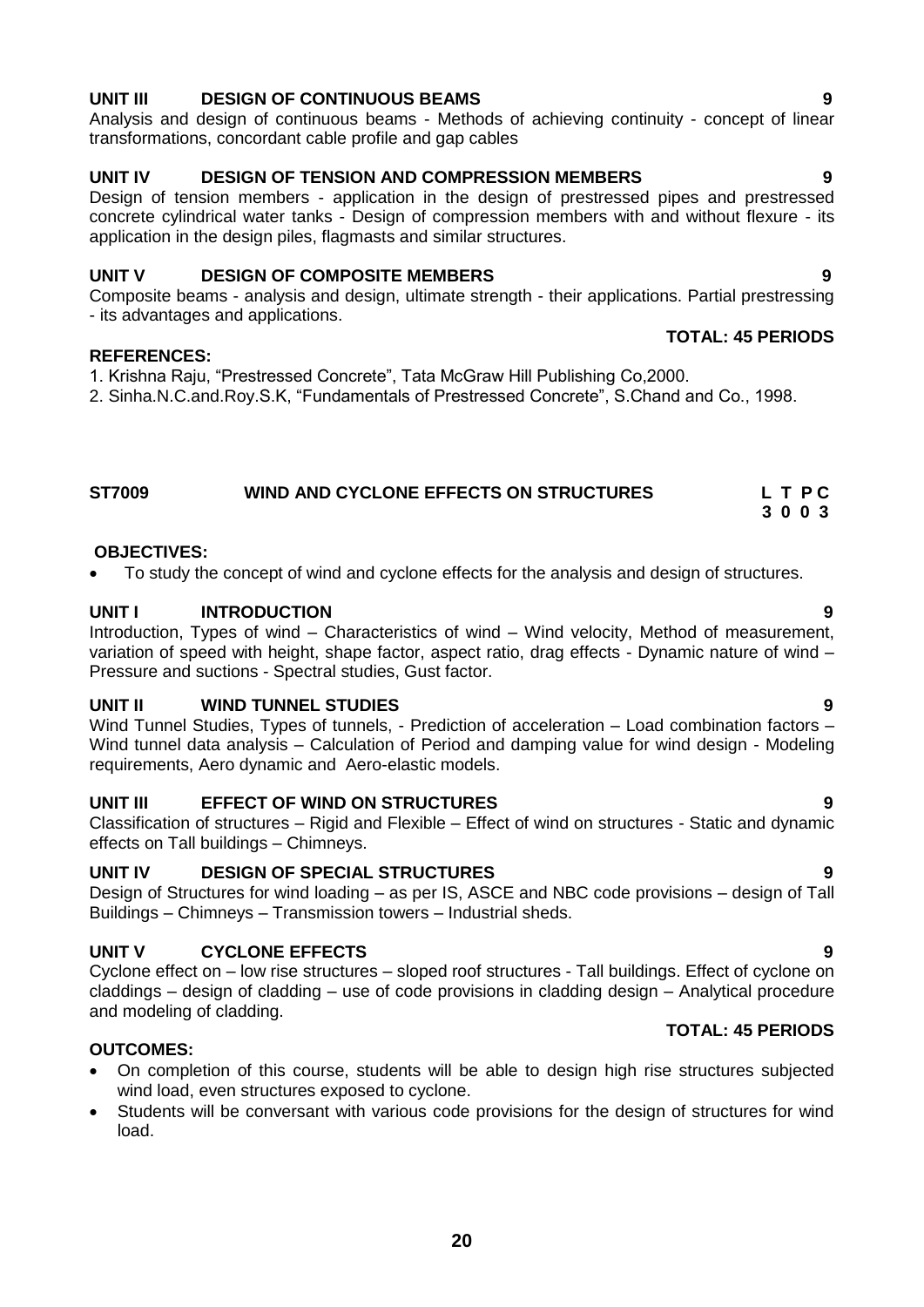- 1. Cook.N.J., "The Designer's Guide to Wind Loading of Building Structures", Butterworths, 1989.
- 2. Kolousek.V, Pirner.M, Fischer.O and Naprstek.J, "Wind Effects on Civil Engineering Structures", Elsevier Publications, 1984
- 3. Lawson T.V., "Wind Effects on Building Vol. I and II", Applied Science Publishers, London, 1980.
- 4. Peter Sachs, "Wind Forces in Engineering", Pergamon Press, New York, 1972.

# **ST7010 DESIGN OF SUB STRUCTURES LET PC 3 0 0 3**

# **OBJECTIVES:**

- To gain familiarity with different types of foundation.
- To explore the students to the design of shallow foundations and deep foundations.
- To understand the concept of designing well, machine and special foundations.

# **UNIT I SHALLOW FOUNDATIONS 9**

Soil investigation – Basic requirements of foundation – Types and selection of foundations. Bearing capacity of soil - plate load test – Design of reinforced concrete isolated, strip, combined and strap footings – mat foundation.

# **UNIT II PILE FOUNDATIONS 9**

Introduction – Types of pile foundations – load carrying capacity - pile load test – structural design of straight piles – different shapes of piles cap – structural design of pile cap.

# **UNIT III WELL FOUNDATIONS 9**

Types of well foundation – Grip length – load carrying capacity – construction of wells – Failures and Remedies – Design of well foundation – Lateral stability.

# **UNIT IV MACHINE FOUNDATIONS 9**

Introduction – Types of machine foundation – Basic principles of design of machine foundation – Dynamic properties of soil – vibration analysis of machine foundation – Design of foundation for Reciprocating machines and Impact machines – Reinforcement and construction details – vibration isolation.

# **UNIT V SPECIAL FOUNDATIONS 9**

Foundation on expansive soils – choice of foundation – under-reamed pile foundation. Foundation for concrete Towers, chimneys – Design of anchors- Reinforced earth retailing walls.

### **TOTAL: 45 PERIODS**

# **OUTCOMES:**

- On completion of this course students will enable to select appropriate foundations type based on available soil conditions.
- They will be a position to determine the load carrying capacity of each type of foundation.
- They will be through knowledge about the design of reinforced concrete shallow foundations, pile foundations, well foundations, and machine foundations.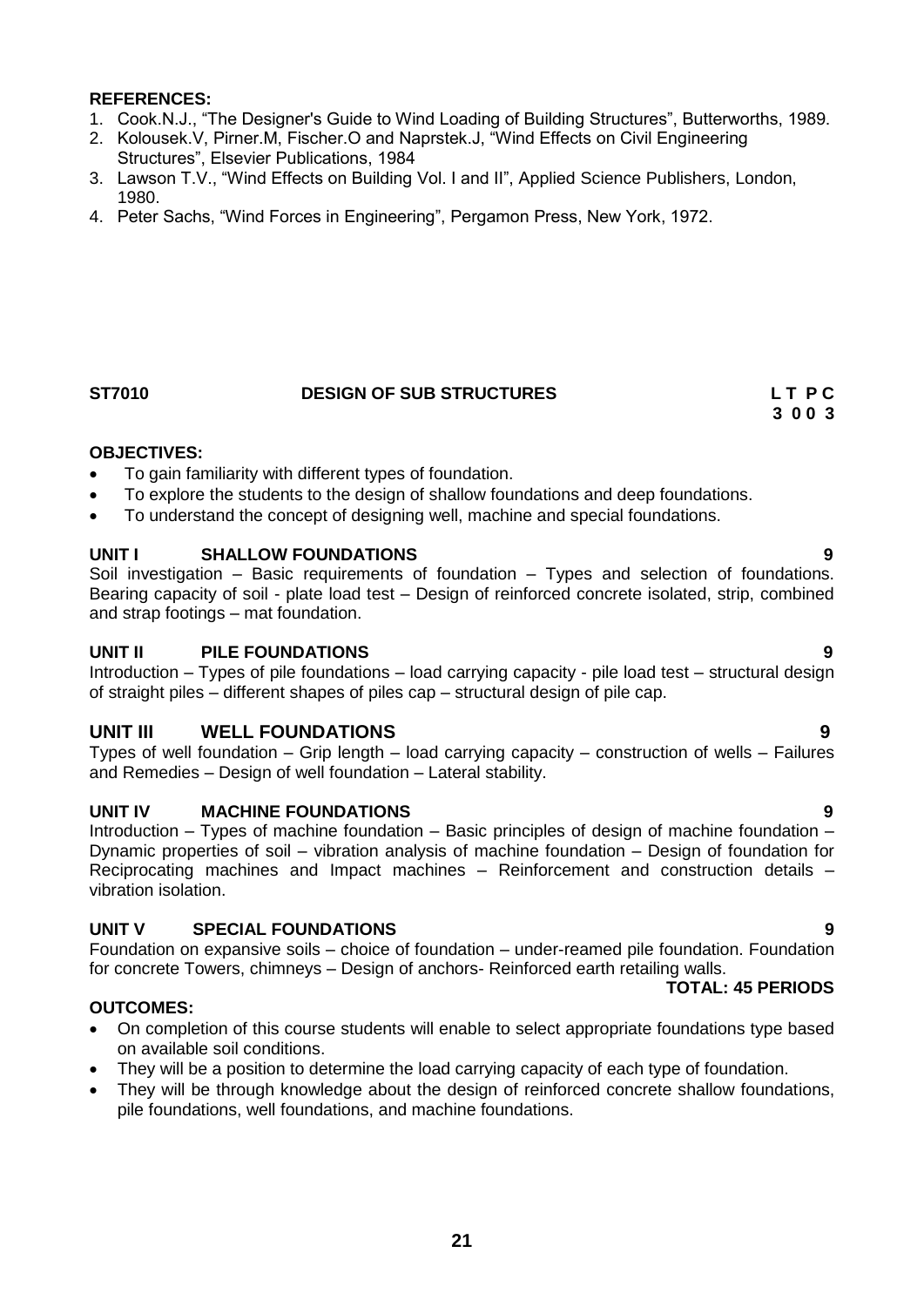- 1. Bowles .J.E., "Foundation Analysis and Design", McGraw Hill Publishing co., New York, 1986.
- 2. Swamy Saran, Analysis and Design of substructures, Oxford and IBH Publishing Co. Pvt. Ltd., 2006.
- 3. Tomlinson.M.J, "Foundation Design and Construction", Longman, Sixth Edition, New Delhi, 1995.
- 4. Varghese.P.C, "Design of Reinforced Concrete Foundations" PHI learning private limited, New Delhi – 2009.

# **ST7011 COMPUTER AIDED ANALYSIS AND DESIGN L T P C**

# **OBJECTIVES:**

 To learn the principles of computer graphics, structural analysis, Finite Element Analysis and Application packages, Optimization and Artificial Intelligence

# **THEORY**

# **UNIT I COMPUTER GRAPHICS 7 + 5**

Graphic primitives – Transformations – Basics of 2D drafting – Modelling of curves and surfaces – Wire frame modelling – Solid Modelling - Graphic standards - Drafting Software packages .

# **UNIT II STRUCTURAL ANALYSIS 7+5**

Computer method of structural analysis – Simulation and Analysis of steel sections I, channel and Angle – RCC and Composite members - Nonlinear Analysis through software packages

# **UNIT III STRUCTURAL DESIGN 7+5**

Computer Aided Design of Steel and RC structural elements – Detailing of reinforcement – Detailed Drawing .

# **UNIT IV OPTIMIZATION 7+5**

Introduction to Optimization – Applications of Linear programming – Simplex Algorithm – Post Optimality Analysis – Project scheduling – CPM and PERT Applications.

### **UNIT V ARTIFICIAL INTELLIGENCE 7+5**

Introduction – Heuristic Research – Knowledge based Expert Systems – Architecture and Applications – Rules and Decision tables – Inference Mechanisms – Simple Applications – Genetic Algorithm and Applications – Principles of Neural Network – Expert system shells.

# **TOTAL ( L : 35 P:25) : 60 PERIODS**

# **PRACTICAL**

### **LIST OF EXERCISES**

- 1. 2-D Frame Modelling and Analysis.
- 2. 3 D Frame Modelling and Analysis.
- 3. Non Linear Analysis using Design software.
- 4. Design and Detailing of Structural Elements.
- 5. Simulation and Analysis of steel beam using FEA software.
- 6. Simulation and Analysis of R.C.Beam using FEA software.
- 7. Simulation and Analysis of Composite element s using FEA software.
- 8. Eigen Value Buckling analysis using FEA software.

 **3 0 2 4**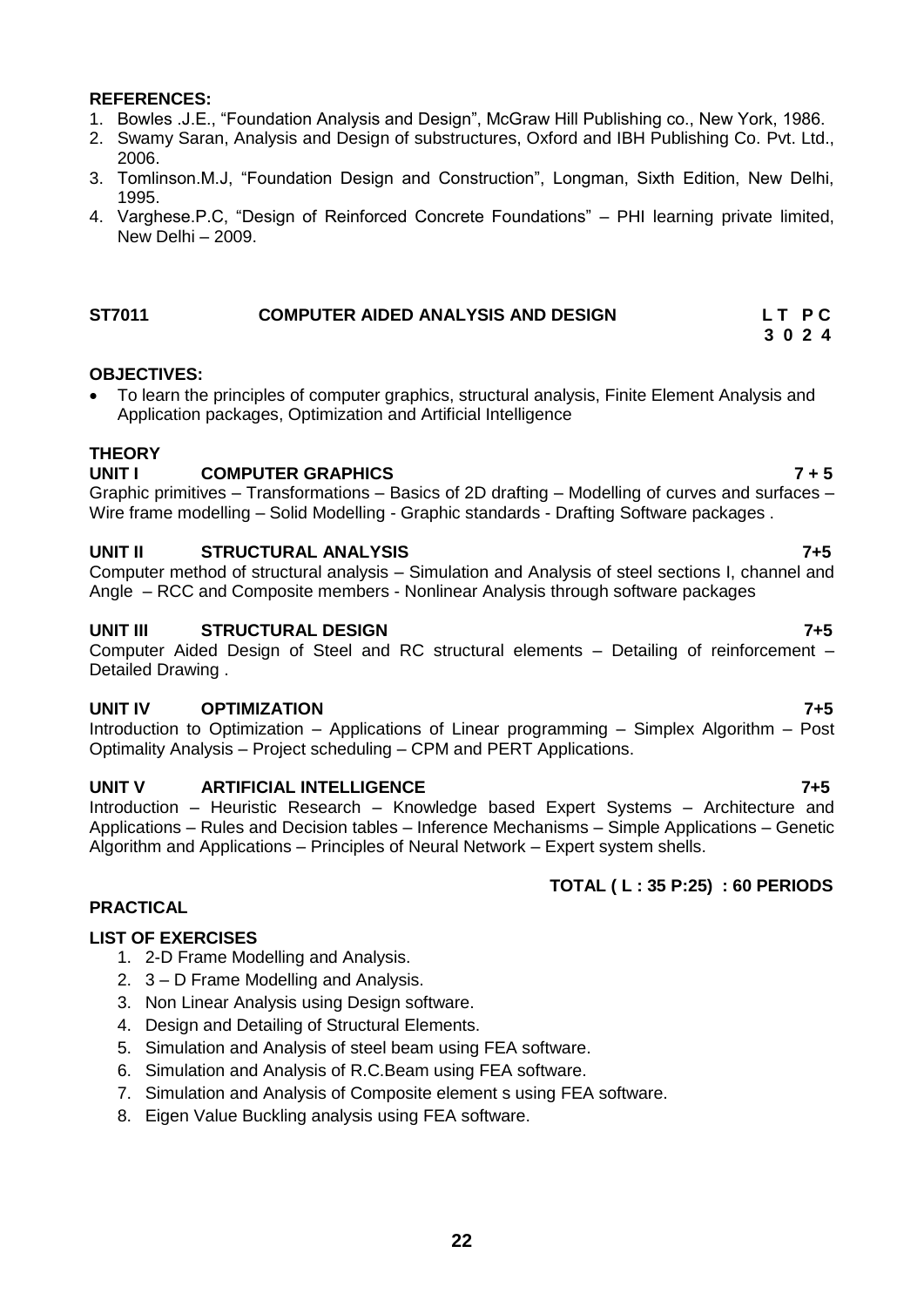- 1. Krishnamoorthy C.S and Rajeev S., "Computer Aided Design", Narosa Publishing House, New Delhi, 1991.
- 2. GrooverM.P.andZimmers E.W. Jr.," CAD/CAM, Computer Aided Design and Manufacturing", Prentice Hall of India Ltd, New Delhi, 1993.
- 3. Harrison H.B., "Structural Analysis and Design Vol.I and II", Pergamon Press, 1991
- 4. Hinton E.and Owen D.R.J., "Finite Element Programming", Academic Press 1977.
- 5. Rao. S.S., " Optimisation Theory and Applications ", Wiley Eastern Limited, New Delhi, 1977.
- 6. Richard Forsyth (Ed.), "Expert System Principles and Case Studies", Chapman and Hall, 1996.
- 7.V.L. Shah "Computer Aided Design in Reinforced Concrete" Structural Publishers

#### **ST7012 DESIGN OF SHELL AND SPATIAL STRUCTURES L T P C 2 0 2 3**

### **OBJECTIVES:**

 Study the behaviour and design of shells, folded plates, space frames and application of FORMIAN software.

# **UNIT I CLASSIFICATION OF SHELLS 6+6**

Classification of shells, types of shells, structural action, - Design of circular domes, conical roofs, circular cylindrical shells by ASCE Manual No.31.

# **UNIT II FOLDED PLATES 6+6**

Folded Plate structures, structural behaviour, types, design by ACI - ASCE Task Committee method – pyramidal roof.

# **UNIT III** INTRODUCTION TO SPACE FRAME 6+6

Space frames - configuration - types of nodes - general principles of design Philosophy - Behaviour.

### **UNIT IV ANALYSIS AND DESIGN 6+6**

Analysis of space frames – detailed design of Space frames – Introduction to Computer Aided Design and Software Packages.

### **UNIT V SPECIAL METHODS 6+6**

Application of Formex Algebra, FORMIAN for generation of configuration.

### **TOTAL (L:30 + P:30) : 60 PERIODS**

### **OUTCOME:**

 On completion of this course students will be able to analyze and design various types of shells, folded plates and space frames manually and also using computer Aided design and software packages.

### **REFERENCES:**

- 1. Billington.D.P, "Thin Shell Concrete Structures", McGraw Hill Book Co., New York, 1982.
- 2. ASCE Manual No.31, Design of Cylindrical Shells.
- 3. Ramasamy, G.S., "Design and Construction of Concrete Shells Roofs", CBS Publishers, 1986.
- 4. Subramanian.N ,"Principles of Space Structures", Wheeler Publishing Co. 1999.
- 5. Varghese.P.C., Design of Reinforced Concrete Shells and Folded Plates, PHI Learning Pvt. Ltd., 2010.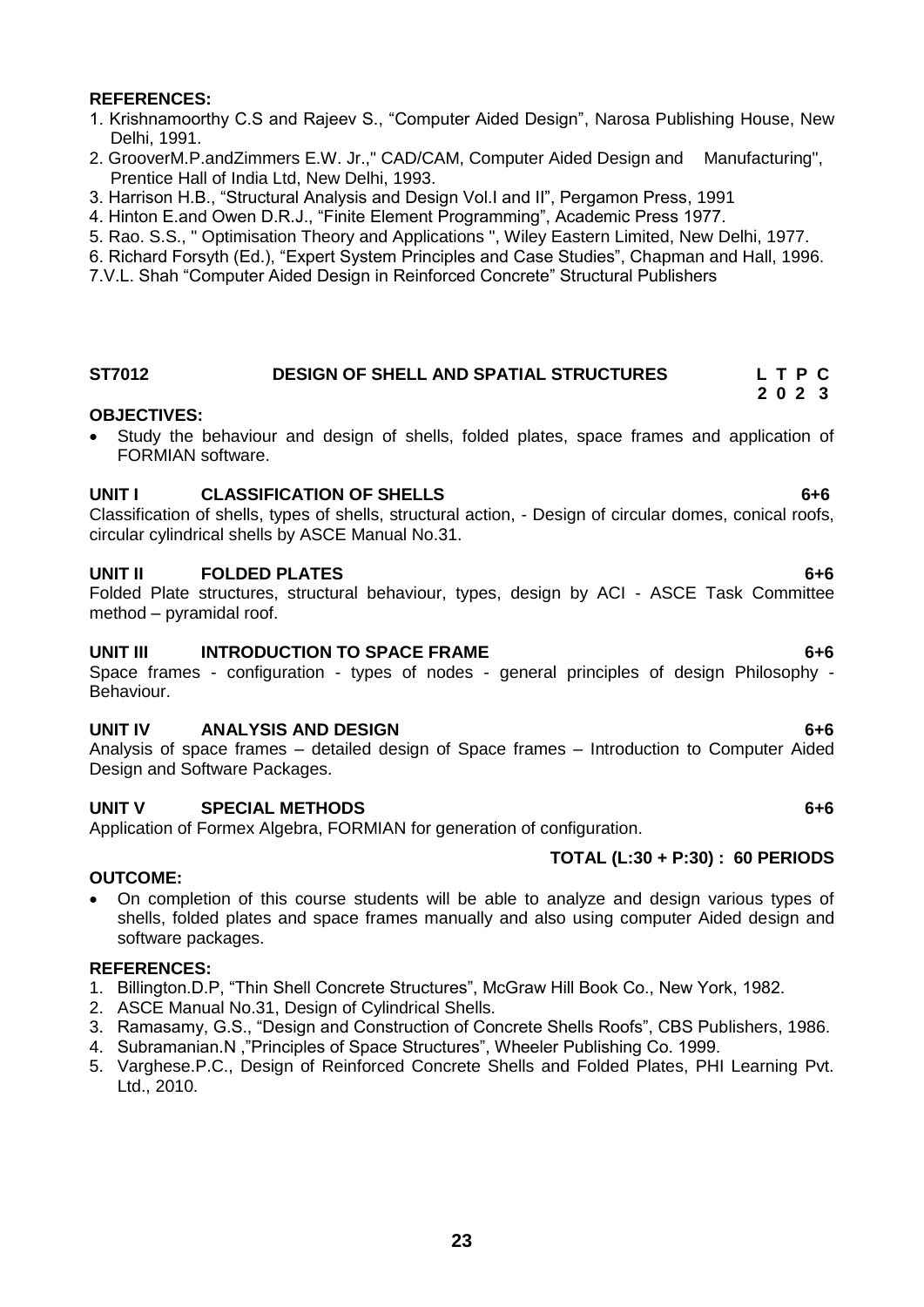# **ST7013****DESIGN OF STEEL CONCRETE COMPOSITE STRUCTURES L T P C**

# **OBJECTIVES:**

 To develop an understanding of the behaviour and design study of Steel concrete composite elements and structures.

### **UNIT I INTRODUCTION 9**

Introduction to steel - concrete composite construction – Coes – Composite action – Serviceability and - Construction issues.

### **UNIT II DESIGN OF CONNECTIONS 9**

Shear connectors – Types – Design of connections in composite structures – Degree of shear connection – Partial shear interaction

# **UNIT III DESIGN OF COMPOSITE MEMBERS 9**

Design of composite beams, slabs, columns, beam – columns - design of composite trusses.

# **UNIT IV COMPOSITE BOX GIRDER BRIDGES 9**

Introduction - behaviour of box girder bridges - design concepts.

# **UNIT V CASE STUDIES 9**

Case studies on steel - concrete composite construction in buildings - seismic behaviour of composite structures.

# **OUTCOMES:**

- At the end of this course students will be in a position to design composite beams, columns, trusses and box-girder bridges including the related connections.
- They will get exposure on case studies related to steel-concrete constructions of buildings.

### **REFERENCES:**

- 1. Johnson R.P., "Composite Structures of Steel and Concrete Beams, Slabs, Columns and Frames for Buildings", Vol.I, Blackwell Scientific Publications, 2004.
- 2. Oehlers D.J. and Bradford M.A., "Composite Steel and Concrete Structural Members, Fundamental behaviour", Pergamon press, Oxford, 1995.
- 3. Owens.G.W and Knowles.P, "Steel Designers Manual", Steel Concrete Institute(UK), Oxford Blackwell Scientific Publications, 1992.

# **OBJECTIVES:**

To study the requirements, planning and design of Industrial structures**.**

# **UNIT I PLANNING AND FUNCTIONAL REQUIREMENTS 9**

Classification of Industries and Industrial structures - planning for Layout Requirements regarding Lighting, Ventilation and Fire Safety - Protection against noise and vibration - Guidelines of Factories Act.

# **UNIT II INDUSTRIAL BUILDINGS 9**

# Steel and RCC - Gantry Girder, Crane Girders - Design of Corbels and Nibs – Design of Staircase.

# **UNIT III POWER PLANT STRUCTURES 9**

Types of power plants – Containment structures - Cooling Towers - Bunkers and Silos - Pipe supporting structures

**TOTAL: 45 PERIODS**

 **3 0 0 3**

# **ST7014** INDUSTRIAL STRUCTURES L T P C<br>3 0 0 3 **3 0 0 3**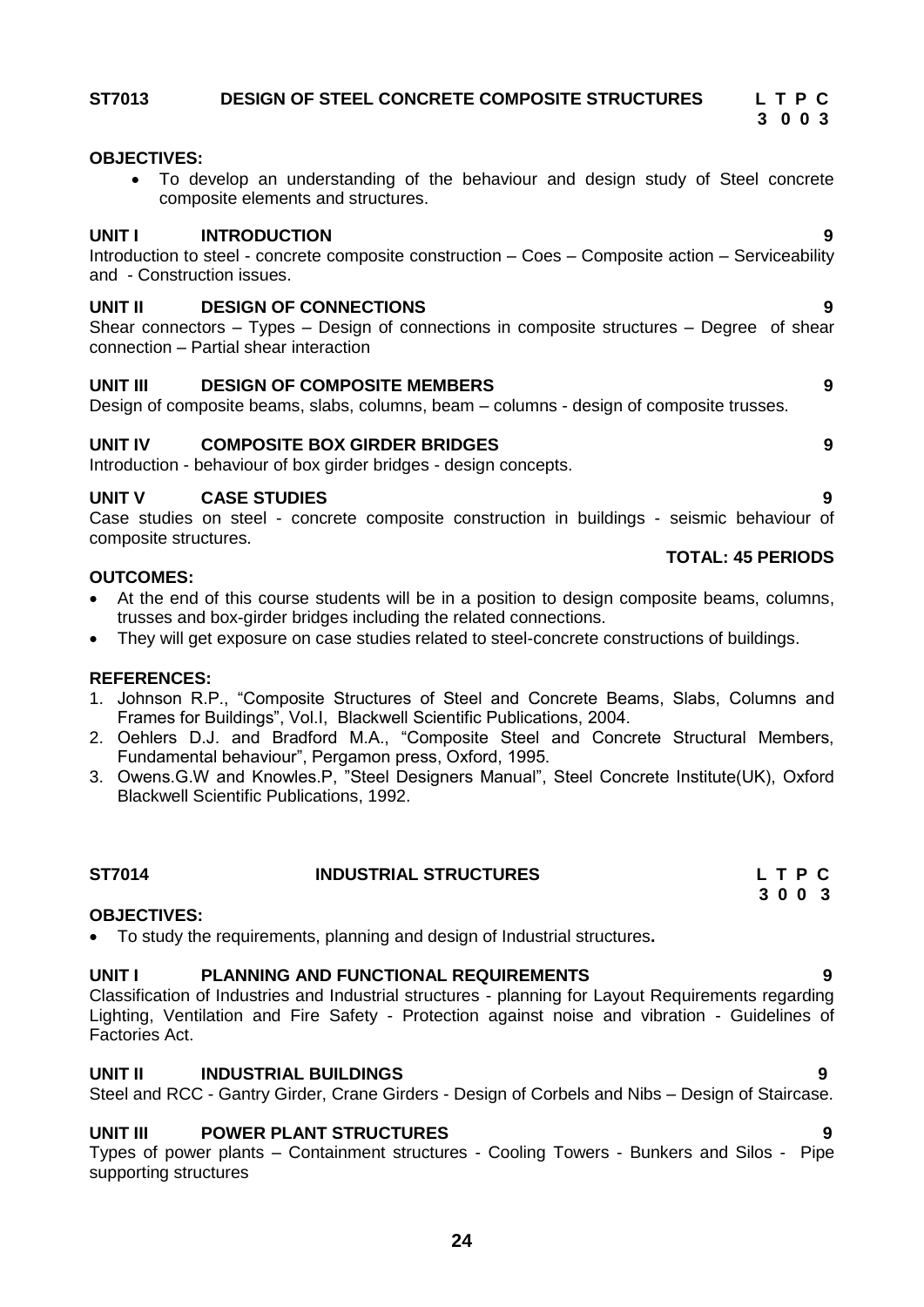# **UNIT IV TRANSMISSION LINE STRUCTURES AND CHIMNEYS 9**

Analysis and design of transmission line towers - Saj and Tension calculations, Testing of towers – Design of self supporting chimney, Design of Chimney bases.

# **UNIT V FOUNDATION 9**

Design of foundation for Towers, Chimneys and Cooling Towers - Machine Foundation - Design of Turbo Generator Foundation.

# **OUTCOMES:**

- On completion of this course student will be able to plan industrial structures for functional requirements.
- They will be able to design various structures such as Bunkers, Silos, Cooling Towers, Chimneys, and Transmission Towers with required foundations.

# **REFERENCES:**

- 1. Jurgen Axel Adam, Katharria Hausmann, Frank Juttner, Klauss Daniel, Industrial Buildings: A Design Manual, Birkhauser Publishers, 2004.
- 2. Manohar S.N, Tall Chimneys Design and Construction, Tata McGraw Hill, 1985
- 3. Santhakumar A.R. and Murthy S.S., Transmission Line Structures, Tata McGraw Hill, 1992.
- 4. Srinivasulu P and Vaidyanathan.C, Handbook of Machine Foundations, Tata McGraw Hill, 1976.

| <b>ST7015</b> | NONLINEAR ANALYSIS OF STRUCTURES | LTPC |
|---------------|----------------------------------|------|
|               |                                  | 3003 |

# **OBJECTIVES:**

To study the concept of nonlinear behaviour and analysis of elements and simple structures.

# **UNIT I INTRODUCTION TO NONLINEAR ANALYSIS 9**

Material nonlinearity, geometric nonlinearity; statically determinate and statically indeterminate flexible bars of uniform and variable thickness.

# **UNIT II INELASTIC ANALYSIS OF FLEXURAL MEMBERS 9**

Inelastic analysis of uniform and variable thickness members subjected to small deformations; inelastic analysis of flexible bars of uniform and variable stiffness members with and without axial restraints

# **UNIT III VIBRATION THEORY AND ANALYSIS OF FLEXURAL MEMBERS 9**

Vibration theory and analysis of flexible members; hysteretic models and analysis of uniform and variable stiffness members under cyclic loading

# **UNIT IV ELASTIC AND INELASTIC ANALYSIS OF PLATES 9**

Elastic and inelastic analysis of uniform and variable thickness plates

### **UNIT V NONLINEAR VIBRATION AND INSTABILITY 9**

Nonlinear vibration and Instabilities of elastically supported beams.

# **OUTCOMES:**

- At the end of this course student will have enough knowledge on inelastic and vibration analysis of Flexural members.
- Also they will know the difference between elastic and inelastic analysis of plates and Instabilities of elastically supported beams.

# **TOTAL: 45 PERIODS**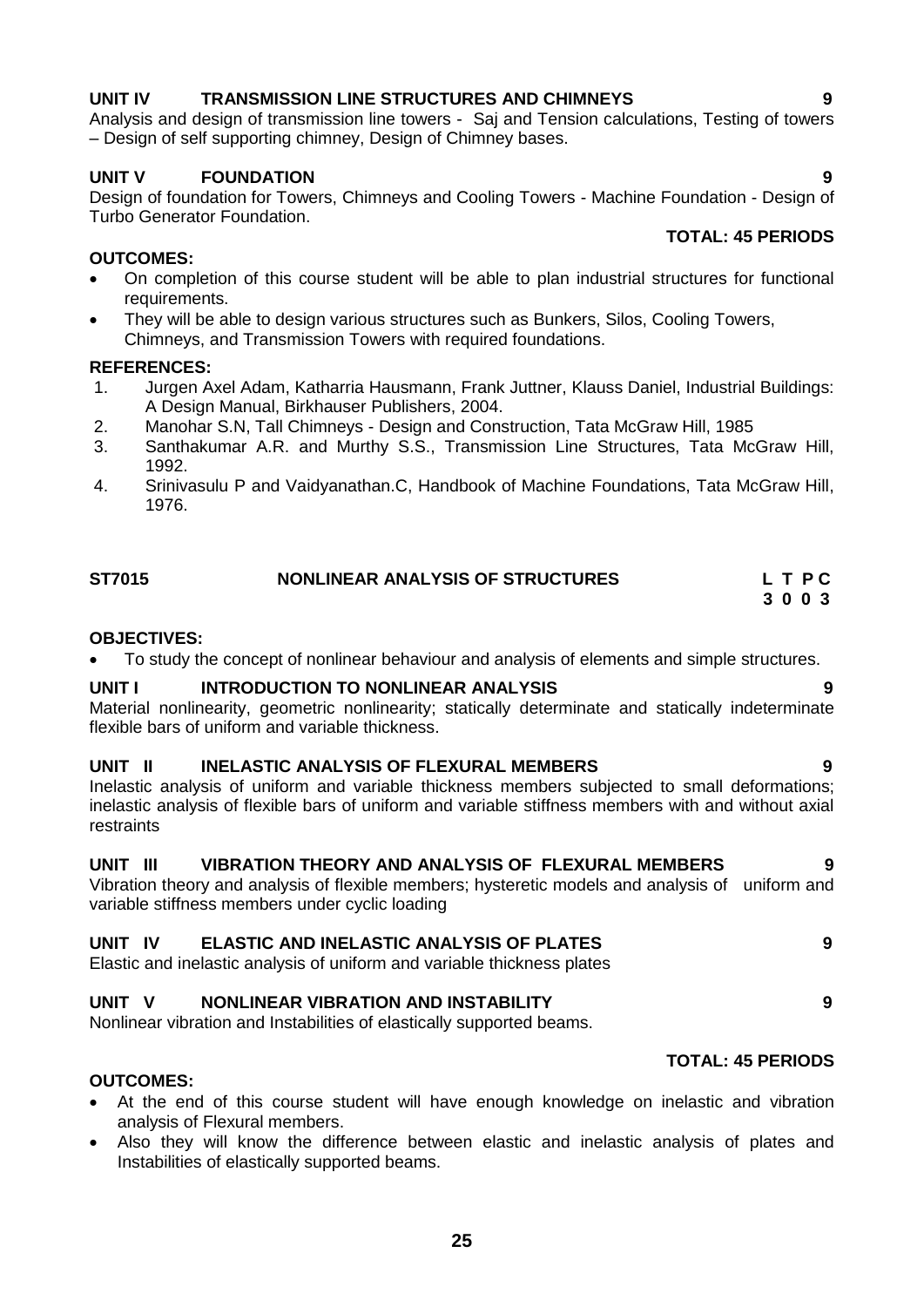- 1. Fertis, D.G, Nonlinear Mechanics, CRC Press, 1999.
- 2. Reddy.J.N, Non linear Finite Element Analysis, Oxford University Press, 2008.
- 3. Sathyamoorthy.M, Nonlinear Analysis of Structures, CRC Press, 2010.

# **ST7016 PREFABRICATED STRUCTURES L T P C**

# **OBJECTIVES:**

To Study the design principles, analysis and design of elements**.**

# **UNIT I DESIGN PRINCIPLES 9**

General Civil Engineering requirements, specific requirements for planning and layout of prefabrication plant. IS Code specifications. Modular co-ordination, standardization, Disuniting of Prefabricates, production, transportation, erection, stages of loading and code provisions, safety factors, material properties, Deflection control, Lateral load resistance, Location and types of shear walls.

# **UNIT II REINFORCED CONCRETE 9**

Prefabricated structures - Long wall and cross-wall large panel buildings, one way and two way prefabricated slabs, Framed buildings with partial and curtain walls, -Connections – Beam to column and column to column.

# **UNIT III FLOORS, STAIRS AND ROOFS 9**

Types of floor slabs, analysis and design example of cored and panel types and two-way systems, staircase slab design, types of roof slabs and insulation requirements, Description of joints, their behaviour and reinforcement requirements, Deflection control for short term and long term loads, Ultimate strength calculations in shear and flexure.

### **UNIT IV WALLS 9**

Types of wall panels, Blocks and large panels, Curtain, Partition and load bearing walls, load transfer from floor to wall panels, vertical loads, Eccentricity and stability of wall panels, Design Curves, types of wall joints, their behaviour and design, Leak prevention, joint sealants, sandwich wall panels, approximate design of shear walls.

### **UNIT V INDUSTRIAL BUILDINGS AND SHELL ROOFS 9**

Components of single-storey industrial sheds with crane gantry systems, R.C. Roof Trusses, Roof Panels, corbels and columns, wind bracing design. Cylindrical, Folded plate and hyperprefabricated shells, Erection and jointing, joint design, hand book based design.

# **OUTCOMES:**

- At the end of this course student will have good knowledge about the prefabricated elements and the technologies used in fabrication and erection.
- They will be in a position to design floors, stairs, roofs, walls and industrial buildings, and various joints for the connections.

### **REFERENCES:**

- 1. Koncz.T., Manual of Precast Concrete Construction, Vol.I II and III & IV Bauverlag, GMBH, 1971.
- 2. Laszlo Mokk, Prefabricated Concrete for Industrial and Public Structures, Akademiai Kiado, Budapest, 2007.
- 3. Lewicki.B, Building with Large Prefabricates, Elsevier Publishing Company, Amsterdam/ London/New York, 1998.

 **3 0 0 3**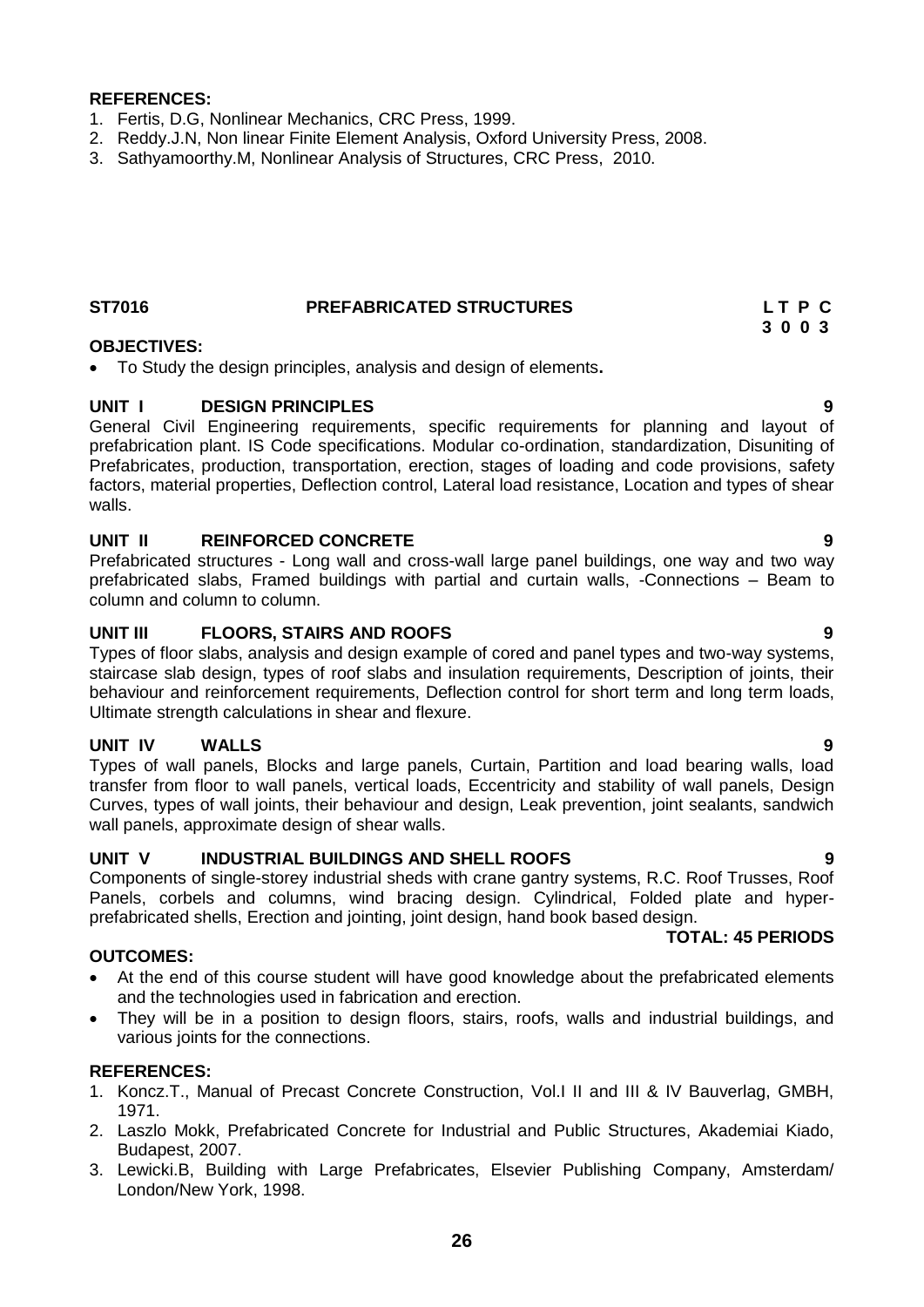- 4. Structural Design Manual, Precast Concrete Connection Details, Society for the Studies in the use of Precase Concrete, Netherland Betor Verlag, 2009.
- 5. Warszawski, A., Industrialization and Robotics in Building A managerial approach, Harper and Row, 1990.

# **ST7017 THEORY OF PLATES L T P C**

### **OBJECTIVES:**

 To study the behaviour and analysis of thin plates and the behaviour of anisotropic and thick plates.

# **UNIT I INTRODUCTION TO PLATES THEORY 9**

Thin Plates with small deflection. Laterally loaded thin plates, governing differential equation, various boundary conditions.

#### **UNIT II RECTANGULAR PLATES 9**

Rectangular plates. Simply supported rectangular plates, Navier solution and Levy's method, Rectangular plates with various edge conditions, plates on elastic foundation.

#### **UNIT III CIRCULAR PLATES 9**

Symmetrical bending of circular plates.

### **UNIT IV SPECIAL AND APPROXIMATE METHODS. 9**

Energy methods, Finite difference and Finite element methods.

# **UNIT V ANISOTROPIC PLATES AND THICK PLATES 9**

Orthotropic plates and grids, moderately thick plates.

### **OUTCOMES:**

- At the end of this course students will be able to analyze different types of plates (rectangular and circular) under different boundary connections by various classical methods and approximate methods.
- They will also know behavior of orthotropic and thick plates and grids.

#### **REFERENCES:**

- 1. Ansel C.Ugural, "Stresses in plate and shells", McGraw Hill International Edition, 1999.
- 2. Bairagi, "Plate Analysis", Khanna Publishers, 1996.
- 3. Chandrashekahara, K. Theory of Plates, University Press (India) Ltd., Hyderabad, 2001.
- 4. Reddy J N, "Theory and Analysis of Elastic Plates and Shells", McGraw Hill Book Company, 2006.
- 5. Szilard, R., "Theory and Analysis of Plates classical and numerical methods, Prentice Hall Inc., 2004.
- 6. Timoshenko.S.P, and Krieger S.W. "Theory of Plates and Shells", McGraw Hill Book Company, New York, 2003.

#### **ST7018 STABILITY OF STRUCTURES L T P C**

 **3 0 0 3**

# **OBJECTIVES:**

To study the concept of buckling and analysis of structural elements.

 **3 0 0 3**

- 
-